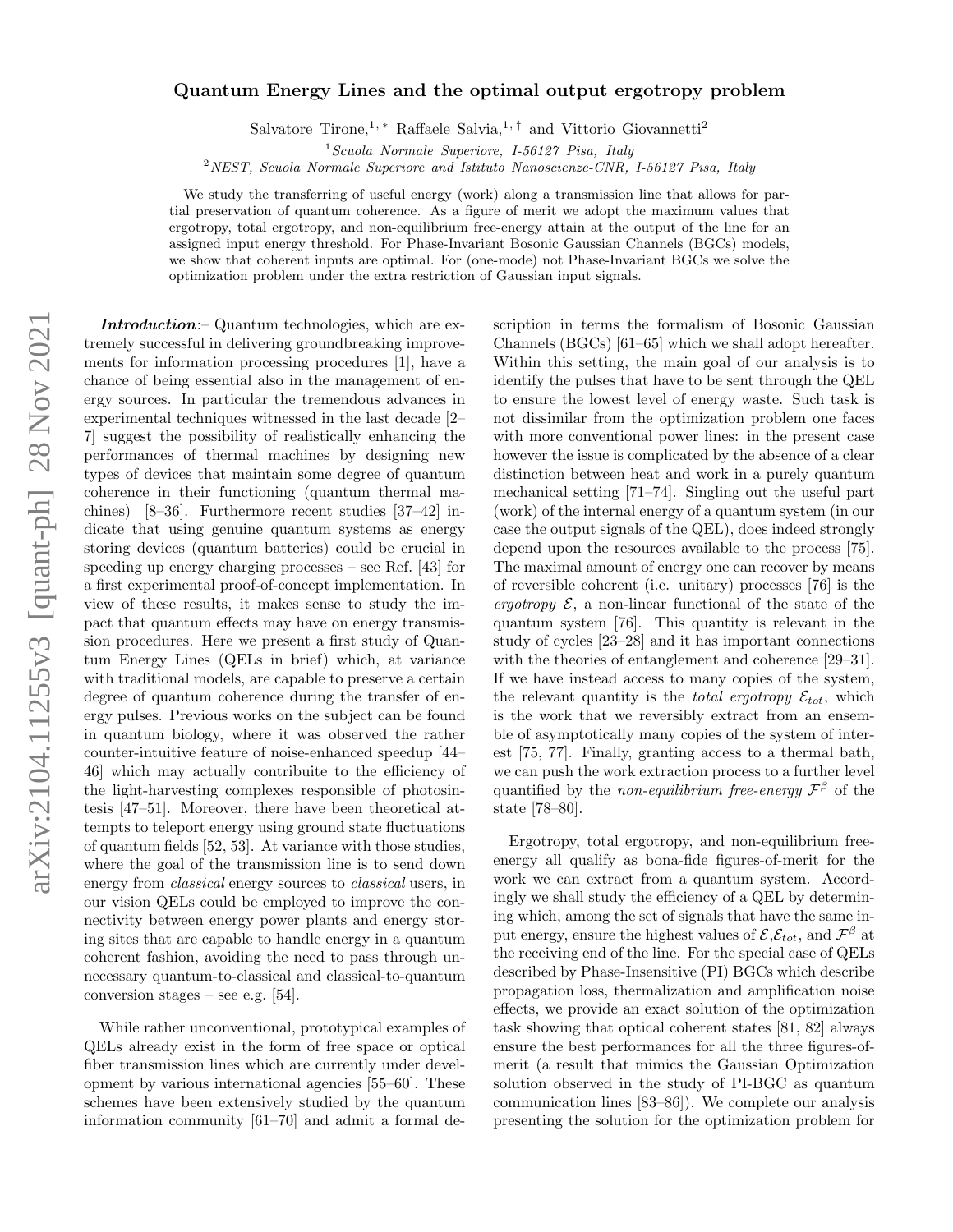The scheme:- We shall model a QEL as a collection of Bosonic (electromagnetic) modes that lose energy en route from the transmitter to the receiver while possibly undergoing events of amplification, and thermalization effects [62, 66, 67]. A rigorous mathematical characterization of the noise affecting the transmitted signals in these lines can be obtained in terms of Phase-Insensitive (PI) BGCs [63, 64, 87–89] whose properties we now review in brief. An n-mode Continuous Variables (CV) system is described by a complex separable Hilbert space  $H$  equipped with self-adjoint bosonic field operators  $\hat{q}_1, \hat{p}_1, \cdots, \hat{q}_n, \hat{p}_n$  that obey the canonical commutation relations (i.e.  $[\hat{q}_j, \hat{q}_k] = [\hat{p}_j, \hat{p}_k] = 0$ ,  $[\hat{q}_i, \hat{p}_k] = i\delta_{ik}\hat{I}$  with  $\hat{I}$  the identity operator), and by the free electromagnetic Hamiltonian  $\hat{H} := \sum_{j=1}^{n}$  $\frac{\hat{q}_j^2 + \hat{p}_j^2}{2} - \frac{n}{2},$ which we express using dimensionless units  $(\hbar = \omega = 1)$ and removing the vacuum energy contribution. The set of quantum states  $\mathcal{D}(\mathcal{H})$  of the system comprises all positive trace-class operators on  $H$  with trace 1. Introducing  $\hat{r} := (\hat{q}_1, ..., \hat{q}_n, \hat{p}_1, ..., \hat{p}_n)^T$  and using  $\{, \}$  to denote the anticommutator, for each  $\hat{\rho} \in \mathcal{D}(\mathcal{H})$  we hence define its statistical mean vector  $m(\hat{\rho}) := \text{Tr}[\hat{\rho}\hat{r}] \in \mathbb{R}^{2n}$ , its covariance matrix  $\sigma(\hat{\rho}) \in \mathbb{R}^{2n \times 2n}$  of elements  $\sigma_{jk}(\hat{\rho}) :=$  $\text{Tr}[\hat{\rho}\{\hat{r}_j - m_j, \hat{r}_k - m_k\}]$ , and its characteristic function  $\chi(\hat{\rho};x) := \text{Tr} \Big[ \hat{\rho} \hat{D}(x) \Big], \text{ where } \hat{D}(x) := \exp[i\hat{r} \cdot x] \text{ is the }$ Weyl or displacement operator and  $x \in \mathbb{R}^{2n}$ . We also say that  $\hat{\rho} \in \mathcal{D}(\mathcal{H})$  is a Gaussian state when the associate characteristic function is gaussian [88, 89], i.e. when  $\chi(\hat{\rho};x) = e^{-\frac{1}{4}x^T \sigma x + im \cdot x}$  for some mean vector m and convariance matrix  $\sigma$ . Given now an input  $n_I$ -mode CV system with Hilbert space  $\mathcal{H}_I$ , and an output  $n_O$ -mode system with Hilbert space  $\mathcal{H}_O$ , a BGC  $\Phi : \mathcal{D}(\mathcal{H}_I) \to \mathcal{D}(\mathcal{H}_O)$ is a CPTP map [64] that preserves the gaussian character of the transmitted signals. These transformations can be formally described by assigning a vector  $v \in \mathbb{R}^{2n_0}$  and matrices  $Y \in \mathbb{R}^{2n_0 \times 2n_0}$ ,  $X \in \mathbb{R}^{2n_0 \times 2n_I}$  that verify the condition  $Y \geq i(\gamma_{n_Q} - X\gamma_{n_I}X^T)$  with  $\gamma_n := \begin{pmatrix} 0 & I_n \\ -I_n & 0 \end{pmatrix}$  being a  $2n \times 2n$  block matrix. Explicitly given  $\hat{\rho} \in \mathcal{D}(\mathcal{H}_I)$ the state describing the input signal of the channel, the characteristic function of the corresponding state  $\Phi(\hat{\rho})$ at the end of the transmission line can be written as  $\chi(\Phi(\hat{\rho}); x) = \chi(\hat{\rho}; X^T x) e^{-\frac{1}{4}x^T Y x + iv \cdot x}$ , implying the identities

$$
m((\Phi(\hat{\rho})) = Xm(\hat{\rho}) + v , \quad \sigma((\Phi(\hat{\rho})) = X\sigma(\hat{\rho})X^T + Y .
$$
\n(1)

A BGC map  $\Phi$  is finally said to be Phase-Insensitive (PI) if for all input states  $\hat{\rho} \in \mathcal{D}(\mathcal{H}_I)$ , and for all  $t \in \mathbb{R}$  we have

$$
\Phi(e^{-i\hat{H}_I t}\hat{\rho}e^{i\hat{H}_I t}) = e^{\mp i\hat{H}_O t}\Phi(\hat{\rho})e^{\pm i\hat{H}_O t},\qquad(2)
$$

with  $\hat{H}_I$  and  $\hat{H}_O$  the free Hamiltonians of  $\mathcal{H}_I$  and  $\mathcal{H}_O$ respectively (specifically a  $\Phi$  verifying (2) with the up-

per signs in the r.h.s. is said to be gauge-covariant). From a practical point of view the multimode PI-BGCs models described here provide an idealized yet commonly used version of broadband communication lines, because they characterize quantum states transferred through an optical medium via electromagnetic pulses whose bandwdith is small compared to their central reference frequency [61, 68–70].

Quantum Work-Extraction:- At variance with purely classical settings, discriminating which part of the internal energy of a quantum system (e.g. the output signal of a QEL) can be identified with heat or work is difficult [71–73] due to correlation-induced entropy increases that may arise when coupling the system to an external load [75]. Nonetheless, limiting the allowed operations to be local, fully reversible, and coherent (i.e. unitary), the amount of work we can extract from a single copy of a density matrix  $\hat{\rho}$  of a system is given by the *ergotropy* functional  $\mathcal{E}(\hat{\rho})$  [76]. Letting  $\mathfrak{E}(\hat{\rho}) := {\rm Tr} \left[ \hat{\rho} \hat{H} \right]$ , we can write

$$
\mathcal{E}(\hat{\rho}) := \mathfrak{E}(\hat{\rho}) - \mathfrak{E}(\hat{\rho}^{\downarrow}), \qquad (3)
$$

where  $\hat{\rho}^{\downarrow}$  is the *passive counterpart* [90, 91] of  $\hat{\rho}$ , i.e. the special element of  $\mathcal{D}(\mathcal{H})$  which has the lowest energy among those with the same spectrum of  $\hat{\rho}$  [92]. Since passive states are not necessarily completely passive [93, 94], ergotropy turns out to be a non-extensive, super-additive quantity. Accordingly, when operating with reversible coherent operations on N copies of a given state  $\hat{\rho}$ , it is possible to increase the total amount of extractable energy by acting jointly on the whole set of subsystems. The maximum amount of energy per copy that is attainable under this new paradigm is quantified by the total ergotropy  $\mathcal{E}_{tot}(\hat{\rho})$ , a functional fulfilling the inequality  $\mathcal{E}_{tot}(\hat{\rho}) \geq \mathcal{E}(\hat{\rho})$  which can obtained via a proper regularization of (3), i.e.

$$
\mathcal{E}_{tot}(\hat{\rho}) := \lim_{n \to \infty} \frac{1}{n} \mathcal{E}(\hat{\rho}^{\otimes n}) = \mathfrak{E}(\hat{\rho}) - \mathfrak{E}(\hat{\tau}_{\beta(\hat{\rho})}), \quad (4)
$$

where in the last identity  $\hat{\tau}_{\beta} := e^{-\beta \hat{H}} / \text{Tr} \left[ e^{-\beta \hat{H}} \right]$  is a thermal Gibbs state of the system whose inverse temperature  $\beta \in \mathbb{R}^+$  is fixed in order to ensure  $S(\hat{\tau}_{\beta(\hat{\rho})}) = S(\hat{\rho}) :=$  $-\text{Tr}[\hat{\rho}\log\hat{\rho}]$ .  $\mathcal{E}_{tot}(\hat{\rho})$  represents the ultimate amount of energy that we can extract reversibly from  $\hat{\rho}$  when having at disposal an unlimited number of copies. More energy from the system can still be converted into useful work only if we are willing to admit some dissipation side-effect, e.g. by coupling the system with an external thermal bath [75, 78]. In this case the overall amount of extractable energy is provided by the non-equilibrium free energy functional:  $\mathcal{F}^{\beta}(\hat{\rho}) := \mathfrak{E}(\hat{\rho}) - S(\hat{\rho})/\beta$ , with  $\beta$ representing the inverse temperature of the bath.

**Optimal inputs for PI-BGCs:**- Here we present our main result: input coherent states [63] maximize the three functionals introduced in the previous sections at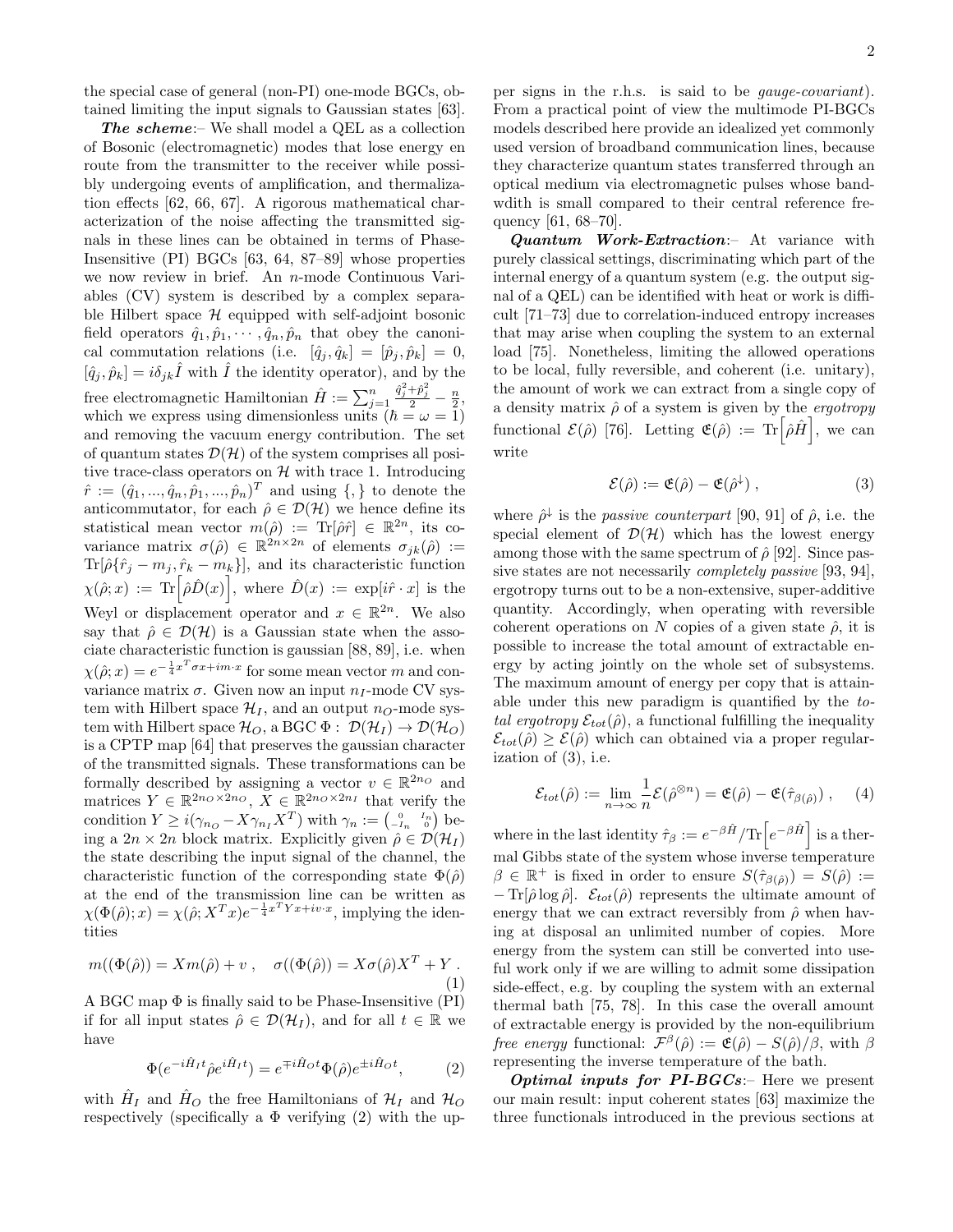the output of any PIBGC. To this aim we first observe the following fact:

**Theorem 1.** Given  $\Phi$  a PI-BGC from  $n_I$  input to  $n_O$ output modes, for any  $\hat{\rho} \in \mathcal{D}(\mathcal{H}_I)$  there exists at least a coherent input state  $\hat{\varphi} \in \mathcal{D}(\mathcal{H}_I)$  having the same mean input energy of  $\hat{\rho}$  such that  $\mathfrak{E}(\Phi(\hat{\varphi})) \geq \mathfrak{E}(\Phi(\hat{\rho})).$ 

Proof. We recall that the mean energy of a quantum state  $\hat{\rho} \in \mathcal{D}(\mathcal{H})$  of n modes can be expressed in terms of its statistical mean and covariance matrix via the compact expression  $\mathfrak{E}(\hat{\rho}) = \frac{\text{Tr}[\sigma(\hat{\rho})]}{4} + \frac{|m(\hat{\rho})|^2}{2} - n/2$ . Recall also that the coherent states  $\hat{\varphi}$  of a  $n_I$ -mode CV system are characterized by a covariance matrix  $\sigma(\hat{\varphi}) = I_{2n_I}$ ; so any  $\hat{\varphi} \in \mathcal{C}(\mathcal{H}_I)$  is uniquely identified by its statistical mean m:  $|\varphi\rangle = D(m)|\varnothing\rangle$  with  $|\varnothing\rangle$  being the vacuum state of the model. Thanks to this identity and to Eq. (1), the mean energy at the output of a BGC Φ defined by the vector v and the matrices X, Y can be expressed as  $\mathfrak{E}(\Phi(\hat{\rho})) =$  $\frac{\text{Tr}[X^TX\sigma(\hat{\rho})]}{4} + \frac{|Xm(\hat{\rho})+v|^2}{2} + c$ , where  $c = \text{Tr}[Y]/4 - n_O/2$ is a constant that is independent from the input state  $\hat{\rho}$ . Next we remind that any PI-BGC has  $v = 0$  and admits an orthogonal, symplectic transformation  $V \in \mathbb{R}^{2n_I \times 2n_I}$ such that the following statement holds [63, 95]:

$$
\left(V^T X^T X V\right)_{jk} = \Lambda_j \delta_{jk} , \qquad (5)
$$

with  $\Lambda_m = \Lambda_{m+n_I}$   $\forall m = 1, ..., n_I$ , and  $\Lambda_m \geq \Lambda_{m+1}$   $\forall m =$  $1, \ldots, n_I$ . Observe that the above conditions are equivalent to saying that  $\sqrt{\Lambda_1}$  is the highest singular eigenvalue of X, or explicitly that for every vector  $w \in \mathbb{R}^{2n_I}$  it holds  $|Xw|^2 \leq \Lambda_1 w^2$ . Now consider a coherent state  $\hat{\varphi}$  with mean vector  $m(\hat{\varphi})$  oriented in such a way to saturate the former inequality, i.e.  $|Xm(\hat{\varphi})|^2 = \Lambda_1 m(\hat{\varphi})^2$ , that is with a  $m(\hat{\varphi})$  which is an eigenvector of the matrix  $X^T X$ . Notice that such condition can be fulfilled for any value of  $|m(\hat{\varphi})|$ , and hence for any possible  $\mathfrak{E}(\hat{\varphi})$ . For such a choice we can hence write the inequality

$$
|Xm(\hat{\varphi})|^2 - |Xm(\hat{\rho})|^2 \ge \Lambda_1(m(\hat{\varphi})^2 - m(\hat{\rho})^2) ,\qquad (6)
$$

that holds true for all  $\hat{\rho} \in \mathcal{D}(\mathcal{H}_I)$ . Notice also that thanks to (5) and remembering that  $\sigma(\hat{\varphi}) = I_{2n_I}$ , we have

$$
\operatorname{Tr}\left[X^T X(\sigma(\hat{\rho}) - \sigma(\hat{\varphi}))\right] = \sum_{j=1}^{2n_I} \Lambda_j \left[ (V \sigma(\hat{\rho}) V^T)_{jj} - 1 \right]
$$
  

$$
\leq \Lambda_1 \operatorname{Tr}\left[V \sigma(\hat{\rho}) V^T - \sigma(\hat{\varphi})\right] = \Lambda_1 \operatorname{Tr}[\sigma(\hat{\rho}) - \sigma(\hat{\varphi})]. \tag{7}
$$

In deriving 7 we exploited the following two facts: i) since V is a symplectic matrix, then  $V\sigma(\hat{\rho})V^T$  is a covariant matrix  $\sigma(\hat{\rho}')$  of a proper density matrix  $\hat{\rho}'$  of the system; ii) for all covariant matrices  $\sigma$  it is always true that  $\sigma_{m,m} + \sigma_{m+n_I, m+n_I} \geq 2$  for all  $m = 1, \cdots n_I$ , which can be easily proven by noticing that the left-hand side is the trace of the covariance matrix of the reduced density matrix of the m-th mode of the input system and from the fact that for any n-mode quantum state  $\text{Tr}[\sigma(\hat{\rho})] > 2n$ ,

since  $\mathfrak{E}(\hat{\rho}) \geq 0$ . Finally, using (6) and (7) we can conclude that

$$
\mathfrak{E}(\Phi(\hat{\varphi})) - \mathfrak{E}(\Phi(\hat{\rho})) \qquad (8)
$$
\n
$$
= \frac{|Xm(\hat{\varphi})|^2 - |Xm(\hat{\rho})|^2}{2} - \frac{\text{Tr}[X^T X(\sigma(\hat{\rho}) - \sigma(\hat{\varphi}))]}{4}
$$
\n
$$
\geq \Lambda_1 \left[ \frac{m(\hat{\varphi})^2 - m(\hat{\rho})^2}{2} - \frac{\text{Tr}[\sigma(\hat{\rho}) - \sigma(\hat{\varphi})]}{4} \right] = \Lambda_1 \left[ \mathfrak{E}(\hat{\varphi}) - \mathfrak{E}(\hat{\rho}) \right] \geq 0,
$$

which evaluated in the case where  $\hat{\varphi}$  and  $\hat{\rho}$  shares the same input energy (i.e.  $\mathfrak{E}(\hat{\varphi}) = \mathfrak{E}(\hat{\rho})$ ) implies  $\mathfrak{E}(\Phi(\hat{\varphi})) \ge \mathfrak{E}(\Phi(\hat{\rho}))$ , hence the thesis.  $\mathfrak{E}(\Phi(\hat{\rho}))$ , hence the thesis.

Exploiting the above result we are now ready to present our main finding:

**Theorem 2.** Given  $\Phi$  a PI-BGC from  $n_I$  input to  $n_O$ output modes, for any  $E \in \mathbb{R}^+$  and  $\hat{\rho} \in \mathcal{D}(\mathcal{H}_I)$  with  $\mathfrak{E}(\hat{\rho}) \leq E$ , there exists a coherent state  $\hat{\varphi} \in \mathcal{D}(\mathcal{H}_I)$  with  $\mathfrak{E}(\hat{\varphi}) = E$  that achieves higher values of the output ergotropy, max ergotropy, and non-equilibrium free-energy functionals, i.e.

$$
\mathcal{E}(\Phi(\hat{\varphi})) \ge \mathcal{E}(\Phi(\hat{\rho})) , \quad \mathcal{E}_{tot}(\Phi(\hat{\varphi})) \ge \mathcal{E}_{tot}(\Phi(\hat{\rho})) ,
$$
  

$$
\mathcal{F}^{\beta}(\Phi(\hat{\varphi})) \ge \mathcal{F}^{\beta}(\Phi(\hat{\rho})) , \quad \forall \beta > 0 .
$$
 (9)

Proof. The ergotropy, the total ergotropy, and the nonequilibrium free energy are all Schur convex functional of the states (see [92] for details, which includes Refs. [96–100]). Now in Refs. [83, 84] it has been shown that coherent states optimize the output of BGCs with respect to every Schur-convex functional. Therefore, given  $\mathfrak{E}(\hat{\rho}) \leq E$  and every coherent state  $\hat{\varphi}$  we can write

$$
\mathfrak{E}(\Phi(\hat{\varphi})^{\downarrow}) \leq \mathfrak{E}(\Phi(\hat{\rho})^{\downarrow}), \quad \mathfrak{E}(\hat{\tau}_{\beta(\Phi(\hat{\varphi}))}) \leq \mathfrak{E}(\hat{\tau}_{\beta(\Phi(\hat{\rho}))}), S(\Phi(\hat{\varphi})) \leq S(\Phi(\hat{\rho})).
$$
\n(10)

The thesis now immediately follows from the above expressions and from Theorem 1 which guarantees that there is at least a coherent state  $\hat{\varphi}$  with mean energy greater or equal to E that fulfils the inequality  $\mathfrak{E}(\Phi(\hat{\varphi})) \geq$ <br> $\mathfrak{E}(\Phi(\hat{\rho}))$ .  $\mathfrak{E}(\Phi(\hat{\rho})).$ 

**One-mode PI-BGCs:**- In the special case of onemode (i.e.  $n_I = n_O = 1$ ) PI-BGCs, some simplification occurs that allows us to extend a little further the result of the previous section. First we remark that in this context passivity and complete passivity are equivalent notions[63]:

 $\mathcal{E}(\hat{\tau}) = \mathcal{E}_{tot}(\hat{\tau})$   $\forall \hat{\tau}$  one-mode Gaussian states. (11)

In this particular setting the energy at the output of PI-BGCs  $\mathfrak{E}[\Phi(\rho)]$  depends only on the input energy  $\mathfrak{E}(\rho)$ , using both this fact and the main result of [101], one can prove the following statement:

**Theorem 3.** Given  $\Phi$  a one-mode PI-BGC and for any  $E, s \in \mathbb{R}^+$  and one-mode bosonic state  $\hat{\rho}$  with  $\mathfrak{E}(\hat{\rho}) \leq E$ and  $S(\hat{\rho}) > s$ , there exists a gaussian state  $\hat{\tau}$  with mean energy E and entropy s, that achieves higher values of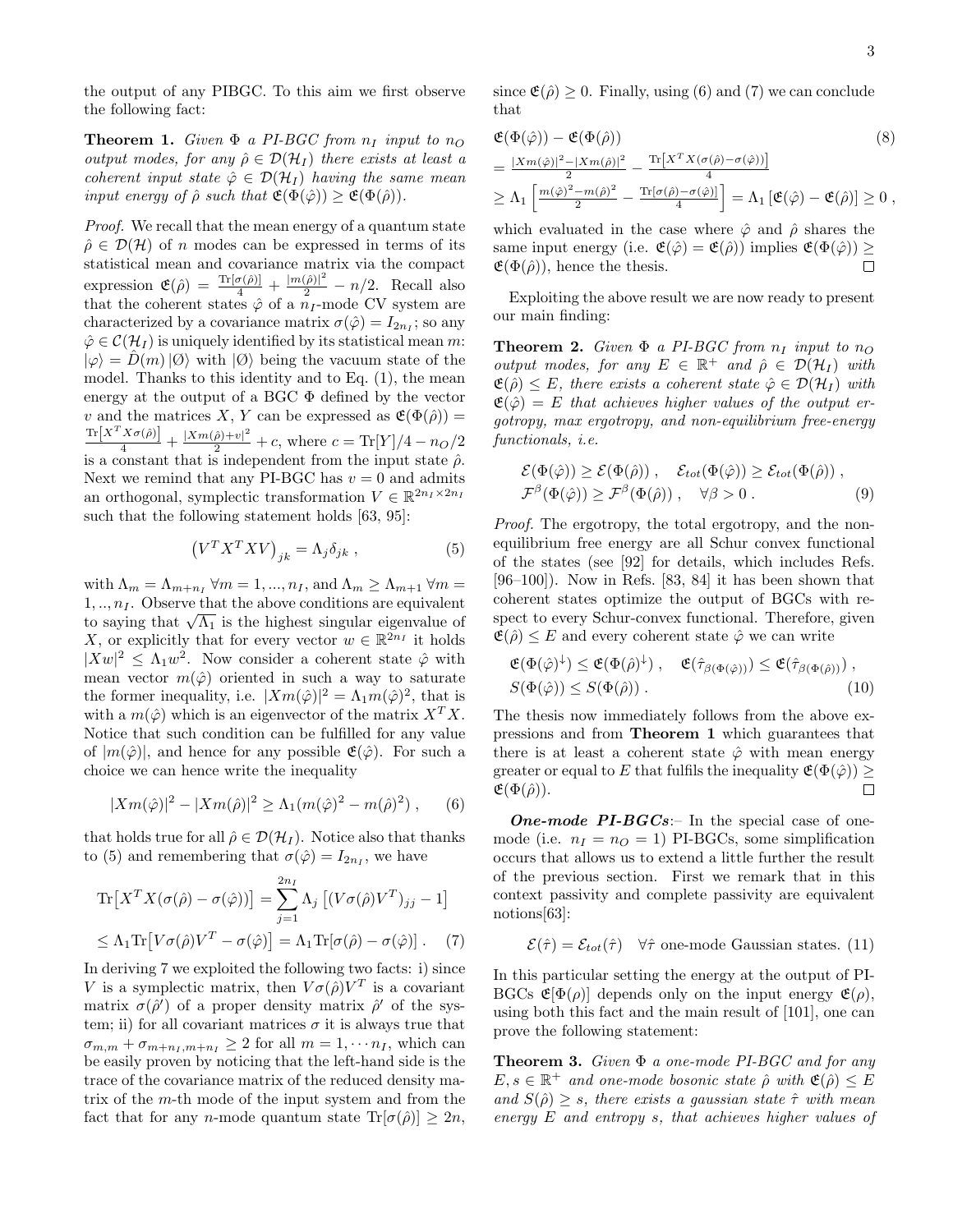the output ergotropy, max ergotropy, and non-equilibrium free-energy functionals, i.e.

$$
\mathcal{E}(\Phi(\hat{\tau})) = \mathcal{E}_{tot}(\Phi(\hat{\tau})) \ge \mathcal{E}_{tot}(\Phi(\hat{\rho})) \ge \mathcal{E}(\Phi(\hat{\rho})) ,
$$
  

$$
\mathcal{F}^{\beta}(\Phi(\hat{\tau})) \ge \mathcal{F}^{\beta}(\Phi(\hat{\rho})) , \quad \forall \beta > 0 .
$$
 (12)

It is easy to notice that in this scenario Theorem 2 is a special instance (s=0) of the result above.

All one-mode PI-BGCs can be expressed as compositions of three maps [89]: the lossy thermal channel  $\mathcal{L}_{n,N}$ , describing the interaction with a thermal environment of mean photon number  $N \geq 0$  through a beam-splitter of transmissivity  $\eta \in [0, 1]$   $(X = \sqrt{\eta}I_2; Y = (1 - \eta)(2N +$ 1) $I_2$ ); the amplification thermal channel  $\mathcal{A}_{\mu,N}$ , describing the interaction with a thermal environment through a linear optical amplifier of gain  $\mu \geq 1$   $(X = \sqrt{\mu}I_2;$  $Y = (\mu - 1)(2N + 1)I_2$ ; and the additive classical noise channel  $\mathcal{N}_N$  describing a random displacement of the signal in the phase space  $(X = I_2; Y = 2NI_2)$ . It follows that, constraining the input energy to be  $\mathfrak{E}(\hat{\rho}) \leq E$ , the maximum ergotropy (and total ergotropy) achievable at the output are respectively  $\mathcal{E}_E^{(\text{max})}$  $E^{(\max)}_{E}(\mathcal{L}_{\eta,N}) = \eta E,$  $\mathcal{E}_E^{(\mathrm{max})}$  $E^{(\max)}_{E}(\mathcal{A}_{\mu,N}) = \mu E$ , and  $\mathcal{E}_{E}^{(\max)}$  $E(E^{(\text{max})}(N_N) = E - \text{see} [92]$  for details. Notice that the reported values do not depend upon N and exhibit the multiplicative behaviour found in [102], where an optimization of the output ergotropy for  $\mathcal{L}_{n,N}$  and  $\mathcal{A}_{\mu,N}$  was performed on the restricted setting of Gaussian inputs.

 $BGCs$  which are not  $PI$ :- If we drop the phase invariance assumption (2), coherent states  $\hat{\varphi}$  no longer represent the optimal choices for the output work-extraction functionals: in this case the problem is made more complex by the fact that now the channel does not admit a single input state  $\hat{\rho}$  that maximizes the positive contribution of  $\mathcal{E}(\Phi(\hat{\rho}))$ ,  $\mathcal{E}_{tot}(\Phi(\hat{\rho}))$ , and  $\mathcal{F}^{\beta}(\Phi(\hat{\rho}))$  (i.e. the term  $\mathfrak{E}(\Phi(\hat{\rho})))$ , and at the same time minimizes the negative one (e.g.  $\mathfrak{E}(\Phi(\hat{\rho})^{\downarrow})$  for the ergotropy). Onemode not phase invariant BGC channel are able to describe energy exchanges of the transmitted signals with a squeezed vacuum environment[103, 104]. In[92] we consider in full generality one-mode BGCs. To elucidate the difficulty of the problem, here we show the example of the map  $\Gamma_{\eta,\zeta} := \mathcal{L}_{\eta,0} \circ \Sigma_{\zeta}$ , results from a concatenation of a squeezing unitary evolution  $(X = \begin{pmatrix} \sqrt{\zeta} & 0 \\ 0 & \sqrt{\zeta} \end{pmatrix};$  $Y = 0$ ) that precedes the action of a quantum-limited attenuator (here  $\zeta \geq 1$ , with  $\zeta = 1$  corresponding to the zero-squeezing case). On one hand, for this channel the pure displaced-squeezed states  $\hat{\rho}_1$  having covariance matrix  $\sigma(\hat{\rho}_1) = \begin{pmatrix} \zeta^{-1} & 0 \\ 0 & \zeta \end{pmatrix}$  can be easily shown to provide the output configurations that majorizes all the others [105], minimizing the negative contributions of  $\mathcal{E}(\Gamma_{\eta,\zeta}(\hat{\rho}))$ ,  $\mathcal{E}_{tot}(\Gamma_{\eta,\zeta}(\hat{\rho}))$ , and  $\mathcal{F}^{\beta}(\Gamma_{\eta,\zeta}(\hat{\rho}))$  by the same Schur-convex argument we used before – indeed, with this choice  $\Sigma_{\zeta}(\hat{\rho}_1)$  becomes a coherent state, and the result follows directly from Refs. [83, 84] by observing that  $\mathcal{L}_{n,0}$  is phase-insensitive. On the other hand, let  $\hat{\rho}_2$  be



FIG. 1. Rescaled maximum output ergotropy values  $\mathcal{E}_{E,G}^{(\max)}/E$ attainable with Gaussian inputs with input energy  $E$  for onemode, not-PI BGCs.  $a)$  and  $b)$  attenuator-squeezing channels  $\Gamma_{n,\zeta} = \mathcal{L}_{n,0} \circ \Sigma_{\zeta}$  with  $\eta = 0.5$  and  $\eta = 0.9$  respectively; c) and d) amplifier-sqeezing channels  $\Theta_{\mu,\zeta} = \mathcal{A}_{\mu,0} \circ \Sigma_{\zeta}$  with  $\mu = 2$ and  $\mu = 5$  respectively. In the no-squeezing  $\zeta = 1$  regime (blue lines) the maps are PI and the reported values coincide with the absolute maxima  $(\eta \text{ and } \mu)$  dictated by Theorem 2.

the gaussian state with moments  $m(\hat{\rho}_2) = m(\hat{\rho}_1)$  and  $\sigma(\hat{\rho}_2) = \begin{pmatrix} \zeta & 0 \\ 0 & \zeta^{-1} \end{pmatrix}$ . It is not difficult to see that  $\hat{\rho}_2$  has the same energy as  $\hat{\rho}_1$ , but that  $\mathfrak{E}(\Gamma_{\eta,\zeta}(\hat{\rho}_2)) > \mathfrak{E}(\Gamma_{\eta,\zeta}(\hat{\rho}_1))$  for all  $\zeta \geq 1$ , preventing  $\hat{\rho}_1$  from being the optimal choice for the positive contribution of the output work extraction functionals.

A partial solution of the optimal work preservation problem at the output of non-PI BGCs is presented in Ref. [92] where, focusing on one-mode (not-PI) BGCs, we provide an analytical characterization of the maximal output ergotropy  $\mathcal{E}_{E,G}^{(\max)}$  achievable using energy constrained Gaussian inputs (incidentally, thanks to (11) these values also coincide with the Gaussian maximal values of the output total ergotropy). The results we obtained are summarised in Fig. 1 where we plot the ratio  $\mathcal{E}_{E,G}^{(\max)}/E$  for different types of channels  $\Gamma_{\eta,\zeta}=\mathcal{L}_{\eta,0}\circ \Sigma_\zeta$ and  $\Theta_{\mu,\zeta} = \mathcal{A}_{\mu,0} \circ \Sigma_{\zeta}$  obtained respectively by composing attenuator and amplifying channels with squeezing operations. Notice that the presence of squeezing tends to boost the ergotropy throughput by yielding values of the ratio which can exceed 1 even in the presence of attenuation, and that in the high energy limit the solutions approach the asymptotic limits  $\lim_{E\to\infty} \mathcal{E}_{E,G}^{(\text{max})}(\Gamma_{\eta,\zeta})/E =$  $\eta \zeta$  and  $\lim_{E\to\infty} \mathcal{E}_{E,G}^{(\text{max})}(\Theta_{\mu,\zeta})/E = \mu \zeta$ , respectively.

Conclusions:– The study of QELs paves the way to design improvements for quantum batteries or quantum thermal engines by facilitating the interconnections between cluster of such devices, and contributing to the stabilizing protocols for preserving the energy stored within [106–114]. Generalization of the present approach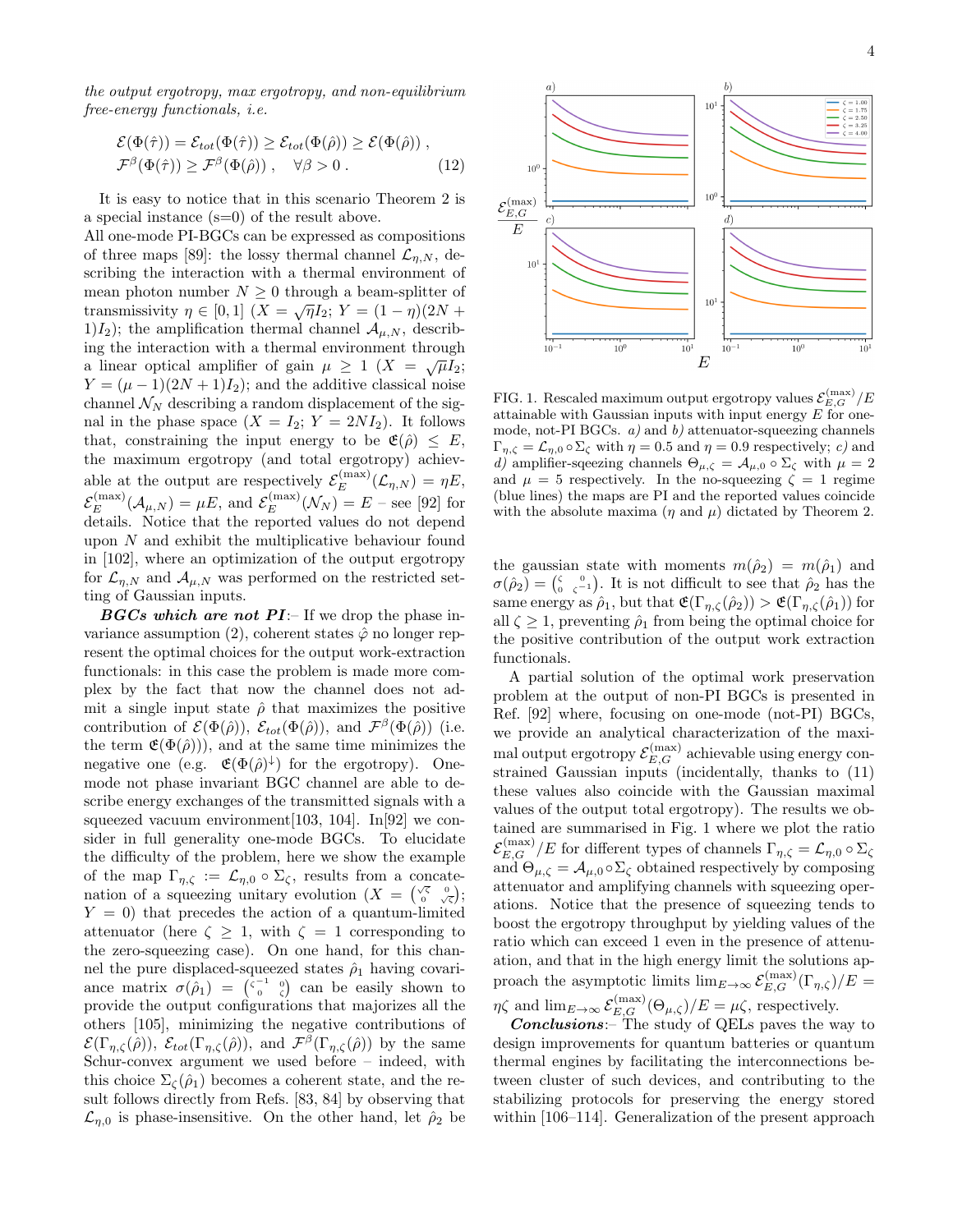to finite-dimensional setting may represent an interesting theoretical research line.

We thank G. M. Andolina, F. Belliardo, and M. Fanizza for insightful discussions. We acknowledge support by MIUR via PRIN 2017 (Progetto di Ricerca di Interesse Nazionale): project QUSHIP (2017SRNBRK).

- ∗ salvatore.tirone@sns.it
- † raffaele.salvia@sns.it
- [1] J. P. Dowling and G. J. Milburn, Philosophical Transactions of the Royal Society of London. Series A: Mathematical, Physical and Engineering Sciences 361, 1655 (2003).
- [2] J. Roßnagel, et al., Science **352**, 325 (2016).
- [3] M. Josefsson, et al., Nature Nanotechnology 13, 920 (2018).
- [4] A. Ronzani, *et al.*, Nature Physics **14**, 991 (2018).
- [5] O. Maillet, et al., Physical Review Letters 122, 150604 (2019).
- [6] D. Prete, *et al.*, Nano Letters **19**, 3033 (2019).
- [7] J. Peterson, et al., Physical Review Letters 123, 240601 (2019).
- [8] O. Abah, et al., Physical Review Letters 109, 203006 (2012).
- [9] K. Zhang, F. Bariani, and P. Meystre, Physical Review Letters 112, 150602 (2014).
- [10] J. Chen, Journal of Physics D: Applied Physics 27, 1144 (1994).
- [11] T. Feldmann, E. Geva, R. Kosloff, and P. Salamon, American Journal of Physics 64, 485 (1996).
- [12] T. Feldmann and R. Kosloff, Physical Review E 61, 4774 (2000).
- [13] Y. Rezek and R. Kosloff, New Journal of Physics 8, 83 (2006).
- [14] L. Arrachea, M. Moskalets, and L. Martin-Moreno, Physical Review B 75, 245420 (2007).
- [15] M. O. Scully, et al. Proceedings of the National Academy of Sciences 108, 15097 (2011).
- [16] L. A. Correa, J. P. Palao, G. Adesso, and D. Alonso, Physical Review E 87, 042131 (2013).
- [17] K. E. Dorfman, D. V. Voronine, S. Mukamel, and M. O. Scully, Proceedings of the National Academy of Sciences 110, 2746 (2013).
- [18] N. Brunner, et al., Physical Review E 89, 032115 (2014).
- [19] R. Kosloff and A. Levy, Annual Review of Physical Chemistry 65, 365 (2014).
- [20] M. Campisi, J. Pekola, and R. Fazio, New Journal of Physics 17, 035012 (2015).
- [21] M. Campisi and R. Fazio, Nature Communications 7, 11895 (2016).
- [22] L. Cerino, A. Puglisi, and A. Vulpiani, Physical Review E 93, 042116 (2016).
- [23] D. Gelbwaser-Klimovsky, R. Alicki, and G. Kurizki, EPL (Europhysics Letters) 103, 60005 (2013).
- [24] D. Gelbwaser-Klimovsky and G. Kurizki, Physical Review E 90, 022102 (2014).
- [25] D. Gelbwaser-Klimovsky and G. Kurizki, Scientific Reports 5, 7809 (2015).
- [26] N. Friis and M. Huber, Quantum 2, 61 (2018).
- [27] M. Perarnau-Llobet, et al., Physical Review E 92, 042147 (2015).
- [28] F. Binder, S. Vinjanampathy, K. Modi, and J. Goold, Physical Review E 91, 032119 (2015).
- [29] A. Mukherjee, A. Roy, S. S. Bhattacharya, and M. Banik, Physical Review E 93, 052140 (2016).
- [30] M. Alimuddin, T. Guha, and P. Parashar, Physical Review A 99, 052320 (2019).
- [31] G. Francica, et al., Physical Review Letters **125**, 180603 (2020).
- [32] P. Camati, J. Santos, and R. Serra, Physical Review A 99, 062103 (2019).
- [33] G. Francica, J. Goold, and F. Plastina Physical Review E 99, 042105 (2019).
- [34] C. Latune, I. Sinayskiy, and F. Petruccione , Scientific Reports 9, 3191 (2019).
- [35] J. Monsel, et al., Physical Review Letters 124, 130601 (2020).
- [36] R. Alicki and M. Fannes, Physical Review E 87, 042123 (2013).
- [37] F. Campaioli, F. A. Pollock, and S. Vinjanampathy, in Fundamental Theories of Physics, pp. 207–225, Springer International Publishing, 2018.
- [38] G. M. Andolina, et al., Physical Review Letters 122, 047702 (2019).
- [39] D. Farina, et al. Physical Review B **99**, 035421 (2019).
- [40] D. Rossini, G. M. Andolina, and M. Polini, Physical Review B 100, 115142 (2019).
- [41] D. Rossini, et al., Physical Review Letters 125, 236402 (2020).
- [42] D. Rosa, et al., Journal of High Energy Physics 2020, 67 (2020).
- [43] J. Q. Quach, et al., arXiv:2012.06026 [quant-ph] (2020).
- [44] P. Rebentrost, et al. New Journal of Physics 11, 033003 (2009).
- [45] D. N. Biggerstaff, et al., Nature Communications 7, 11282 (2016).
- [46] C. Uchiyama, W. J. Munro and K. Nemoto, npj Quantum Information 4, 3 (2018).
- [47] M. B. Plenio and S. F. Huelga, New Journal of Physics 10, 113019 (2008).
- [48] P. Rebentrost, R. Chakraborty and A. Aspuru-Guzik, The Journal of Chemical Physics 131, 184102 (2009).
- [49] M. Mohseni, et al. The Journal of Chemical Physics 138, 204309 (2013).
- [50] J. Jeske, *et al.* The Journal of Chemical Physics 142, 064104 (2015).
- [51] L. Levi, Y. Krivolapov, S. Fishman and M. Segev, Nature Physics 8, 912-917 (2012).
- [52] M. Hotta, Physical Review D 78, 045006 (2008).
- [53] M. Y. Ye and X. M. Lin, Scientific Reports 6, 30603 (2016).
- [54] M. Maffei, P. A. Camati and A. Auffèves, Physical Review Research 3, L032073 (2021).
- [55] C. Elliott, New Journal of Physics 4, 46 (2002).
- [56] C. Elliott, et al., in Quantum Information and Computation III, edited by E. J. Donkor, A. R. Pirich, and H. E. Brandt, SPIE, 2005.
- [57] M. Peev, et al., New Journal of Physics 11, 075001 (2009).
- [58] F. Xu, et al., Chinese Science Bulletin **54**, 2991 (2009).
- [59] D. Stucki, et al., New Journal of Physics 13, 123001 (2011).
- [60] M. Sasaki, et al., Opt. Express 19, 10387 (2011).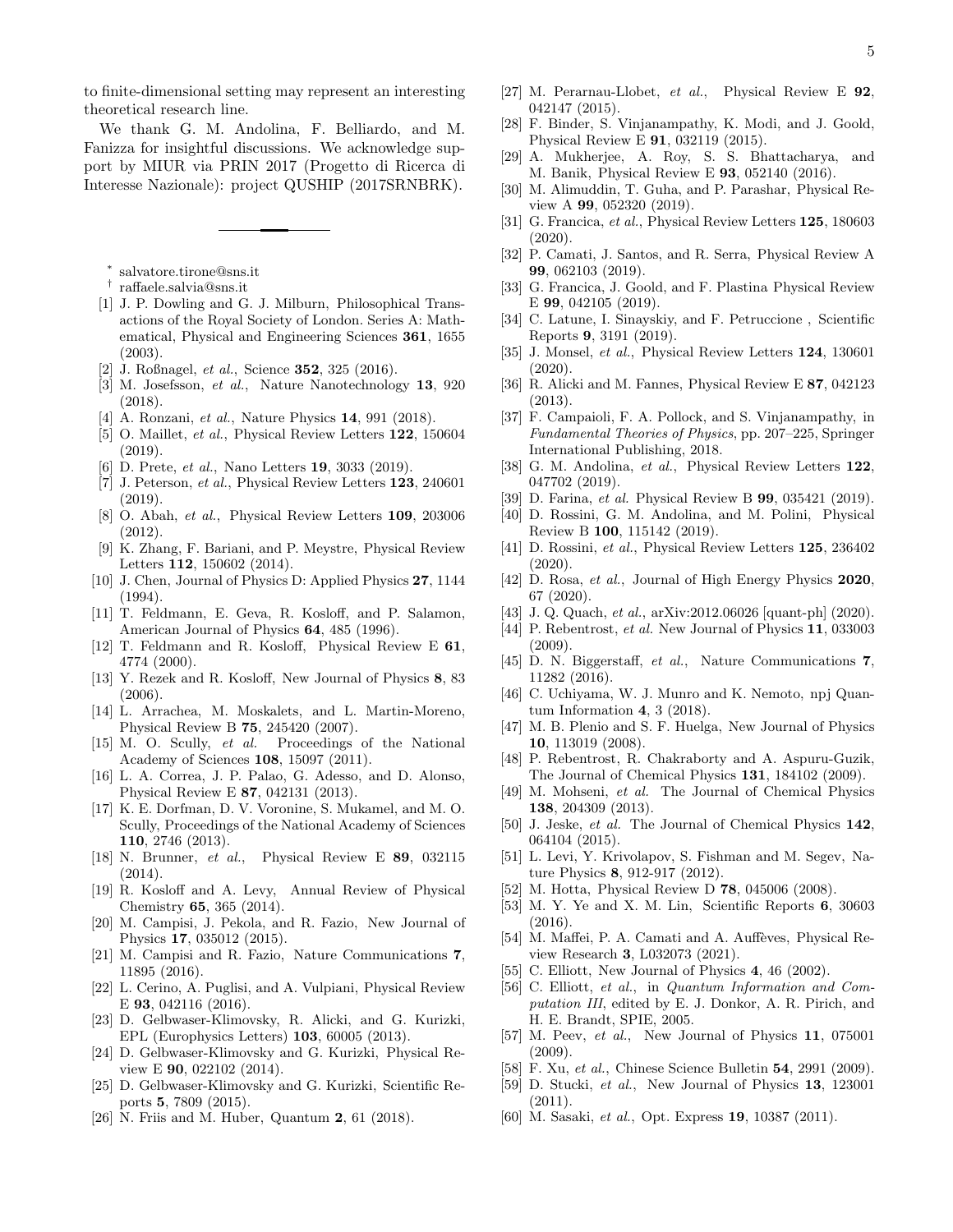- [61] C. M. Caves and P. D. Drummond, Reviews of Modern Physics 66, 481 (1994).
- [62] C. Weedbrook, et al., Reviews of Modern Physics 84, 621 (2012).
- [63] A. Serafini, Quantum Continuous Variables (CRC Press, 2017).
- [64] A. S. Holevo, Quantum Systems, Channels, Information (De Gruyter, Berlin, Boston, 2012).
- [65] M. M. Wilde, Quantum Information Theory (Cambridge University Press, 2013).
- [66] S. Pirandola, Physical Review Research 3, 013279 (2021).
- [67] G. Cariolaro, Quantum Communications Springer, 2015.
- [68] V. Giovannetti, S. Guha, S. Lloyd, L. Maccone, J. H. Shapiro and H. P. Yuen, Physical Review Letters 92, 027902 (2004).
- [69] V. Giovannetti, S. Lloyd, L. Maccone, and P. W. Shor, Physical Review A 68, 062323 (2003).
- [70] M. M. Wolf, D. Pérez-García, and G. Giedke, Physical Review Letters 98, 130501 (2007).
- [71] H. E. D. Scovil and E. O. Schulz-DuBois, Physical Review Letters 2, 262 (1959).
- [72] R. Alicki, Journal of Physics A 12, L103 (1979).
- [73] R. Kosloff, The Journal of Chemical Physics 80, 1625 (1984).
- [74] S. Alipour, *et al.*, Scientific Reports **6**, 35568 (2016).
- [75] W. Niedenzu, M. Huber, and E. Boukobza, Quantum 3, 195 (2019).
- [76] A. E. Allahverdyan, R. Balian, and Th. M. Nieuwenhuizen, Europhysics Letters (EPL) 67, 565 (2004).
- [77] C. Sparaciari, J. Oppenheim, and T. Fritz, Physical Review A 96, 052112 (2017)
- [78] M. Esposito and C. V. den Broeck, EPL (Europhysics Letters) 95, 40004 (2011).
- [79] F. Brand˜ao, et al., Proceedings of the National Academy of Sciences 112, 3275 (2015).
- [80] W. Niedenzu, et al. New Journal of Physics 18, 083012 (2016).
- [81] L. Mandel and E. Wolf, *Optical Coherence and Quan*tum Optics (Cambridge University Press, 1995).
- [82] M. Scully, Quantum Optics (Cambridge University Press, Cambridge, 1997).
- [83] A. Mari, V. Giovannetti, and A. S. Holevo, Nature Communications 5, 3826 (2014).
- [84] V. Giovannetti, A. S. Holevo, and A. Mari, Theoretical and Mathematical Physics 182, 284 (2015).
- [85] V. Giovannetti, A. S. Holevo, and R. García-Patrón, Communications in Mathematical Physics 334, 1553 (2014).
- [86] V. Giovannetti, R. García-Patrón, N. J. Cerf, and A. S. Holevo, Nature Photonics 8, 796 (2014).
- [87] A. S. Holevo and R. F. Werner, Physical Review A 63,

032312 (2001).

- [88] F. Caruso, J. Eisert, V. Giovannetti, and A. S. Holevo, New Journal of Physics 10, 083030 (2008).
- [89] F. Caruso, V. Giovannetti, and A. S. Holevo, New Journal of Physics 8, 310 (2006).
- [90] W. Pusz and S. L. Woronowicz, Communications in Mathematical Physics 58, 273 (1978).
- A. Lenard, Journal of Statistical Physics 19, 575 (1978).
- [92] Supplemental material.
- [93] P. Skrzypczyk, R. Silva, and N. Brunner, Physical Review E 91, 052133 (2015).
- [94] R. Salvia and V. Giovannetti, Quantum 4, 274 (2020).
- [95] M. M. Wolf, Physical Review Letters 100, 070505 (2008).
- [96] A. Marshall and I. Olkin, Inequalities : theory of majorization and its applications (Springer Science+Business Media, LLC, New York, 1979).
- [97] M. Alimuddin, T. Guha, and P. Parashar, Physical Review E 102, 022106 (2020).
- [98] M. A. Nielsen and I. L. Chuang, Quantum Computation and Quantum Information: 10th Anniversary Edition (Cambridge University Press, 2010).
- [99] Y. Li and P. Busch, Journal of Mathematical Analysis and Applications 408, 384 (2013).
- [100] S. Weis and M. Shirokov, Russian Mathematical Surveys 76, 1 (2021).
- [101] G. de Palma, D. Trevisan, and V. Giovannetti, IEEE Transactions on Information Theory 62, 2895 (2016).
- [102] S. Tirone, *et al.* Quantum **5**, 545 (2021).
- [103] A. Kowalewska-Kudłaszyk and W. Leoński, J. Phys. B: At. Mol. Opt. Phys. 43, 205503 (2010).
- [104] S. Zeytinoğlu, A. İmamoğlu, and S. Huber, Physical Review X 7, 021041 (2017).
- [105] M. A. Nielsen and G. Vidal, Quantum Information & Computation 1, 76–93 (2001).
- [106] J. Liu, D. Segal, and G. Hanna, The Journal of Physical Chemistry C 123, 18303 (2019).
- [ $107$ ] A. C. Santos, B. Cakmak, S. Campbell, and N. T. Zinner, Physical Review E 100, 032107 (2019).
- [108] J. Q. Quach and W. J. Munro, Physical Review Applied 14, 024092 (2020).
- [109] S. Y. Bai and J. H. An, Physical Review A 102, 060201  $(2020).$
- [110] A. C. Santos, A. Saguia, and M. S. Sarandy, Physical Review E 101, 062114 (2020).
- [111] S. Gherardini, F. Campaioli, F. Caruso, and F. C. Binder, Physical Review Research 2, 013095 (2020).
- [112] M. T. Mitchison, J. Goold, and J. Prior, Quantum 5, 500 (2021).
- [113] J. Liu and D. Segal, arXiv:2104.06522 [quant-ph] (2021).
- [114] A. C. Santos, Physical Review E 103, 042118 (2021).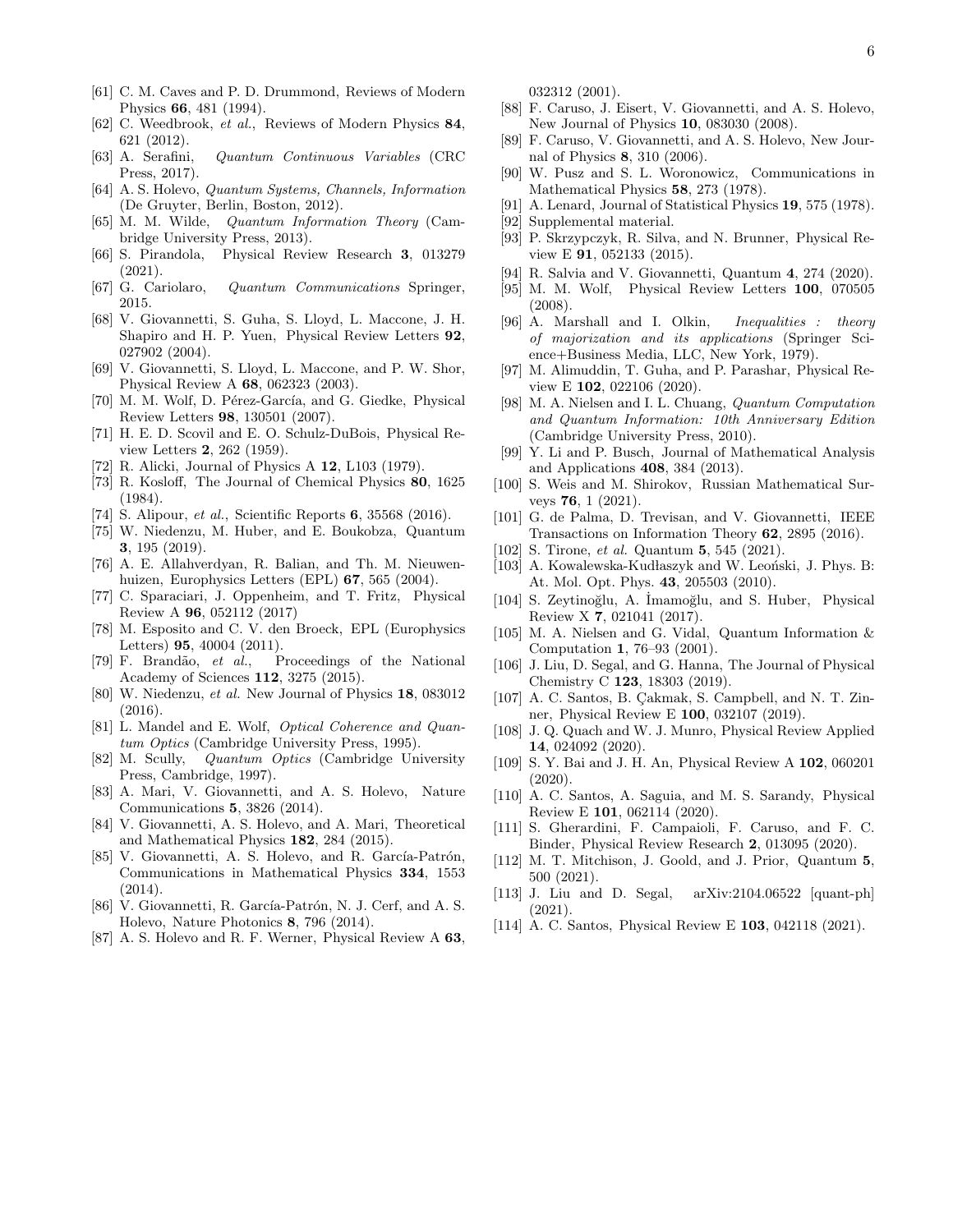# Supplemental material for Quantum Energy Lines and the optimal output ergotropy problem

The Supplemental material is organized as follows: in Sec. 1 we review the notion of passive and completely passive states; in Sec. 2 we discuss Shur convexity and convexity properties of our figure of merit; in Sec. 3 instead we give a detailed account of the optimization for the work extraction at the output of one-mode BGCs.

# 1 Passive and Completely Passive states

Here we clarify the notion of passive counterpart of quantum state which enters in the definition of the ergotropy and the total ergotropy (a quantity that is sometime called asymptotic ergotropy [1]) given in Eqs. (3) and (4) of the main text.

By the spectral theorem we can decompose any (non necessarily passive) state of the system as  $\hat{\rho} = \sum_{k \in \mathbb{N}} p_k |\Phi_k\rangle \langle \Phi_k|$ , where the set  $\{|\Phi_k\rangle\}_{k \in \mathbb{N}}$  is an orthonormal basis on the space  $\mathcal{H}$ , and  $p_k$  are probabilities which we can list in decreasing order  $p_{k+1} \leq p_k$  without loss of generality. The passive counterpart of  $\hat{\rho}$  is hence defined as the density matrix

$$
\hat{\rho}^{\downarrow} = \sum_{k \in \mathbb{N}} p_k |F_k\rangle \langle F_k| \,,\tag{1}
$$

where  $|F_k\rangle$  are the Fock eigenstates of  $\hat{H}$  ordered such that  $\hat{H}|F_k\rangle = \varepsilon_k |F_k\rangle$  and  $\varepsilon_{k+1} \geq \varepsilon_k$ . Since  $\hat{\rho}$ and  $\hat{\rho}^{\downarrow}$  share the same spectrum it is clear that they are related by a unitary mapping, in particular we can write

$$
\hat{\rho}^{\downarrow} = \hat{V}\hat{\rho}\hat{V}^{\dagger} , \qquad \hat{V} := \sum_{k \in \mathbb{N}} |F_k\rangle \langle \Phi_k| . \tag{2}
$$

Passive states are such that their mean energy can not decrease after any transformation  $\hat{V}$  of the unitary set  $U(\mathcal{H})$  [2, 3], i.e.

$$
\mathfrak{E}(\hat{\rho}^{\downarrow}) \leq \mathfrak{E}(\hat{V}\hat{\rho}^{\downarrow}\hat{V}^{\dagger}),\tag{3}
$$

where  $\mathfrak{E}(\hat{\rho}) = \text{Tr}[\hat{H}\hat{\rho}]$  is the mean energy functional of the model.

In general, the state  $\hat{\rho}^{\downarrow} \otimes \hat{\rho}^{\downarrow}$  is not a passive state, so we can introduce the condition of complete passivity [4]: a state is completely passive if  $\forall k \in \mathbb{N}$   $(\hat{\rho}^{\downarrow})^{\otimes k}$  is a passive state. It can be proven [3, 4] that a state whose support is not entirely contained in the ground state of the Hamiltonian is completely passive if and only if it is a Gibbs state  $\hat{\tau}_{\beta}$ , that is if

$$
\hat{\tau}_{\beta} := \frac{\exp\left[-\beta \hat{H}\right]}{\text{Tr}\left[\exp\left[-\beta \hat{H}\right]\right]},\tag{4}
$$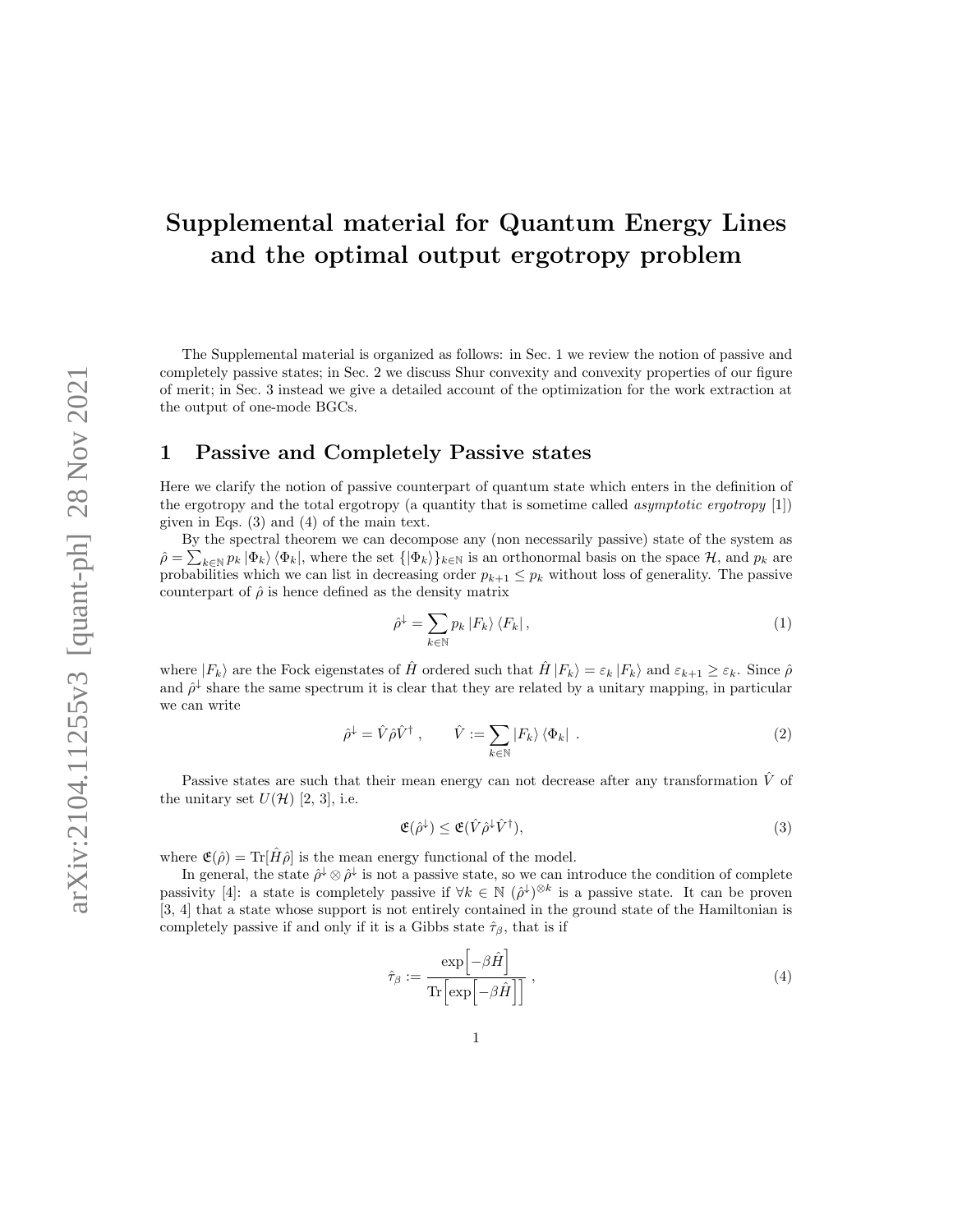for some  $\beta \in \mathbb{R}^+$ . Accordingly the completely passive counterpart of a quantum state  $\hat{\rho}$  corresponds to the Gibbs state  $\hat{\tau}_{\beta(\hat{\rho})}$  which share the same von Neumann entropy with the state  $\hat{\rho}$ , i.e.

$$
S(\hat{\tau}_{\beta(\hat{\rho})}) = S(\hat{\rho}) \tag{5}
$$

# 2 Shur convexity and convexity properties of the work extraction functionals

Now we recall the concept of *majorization* [5, 6]. Given two states  $\hat{\rho} = \sum_{k \in \mathbb{N}} p_k |\Phi_k\rangle \langle \Phi_k|$  and  $\hat{\xi} = \sum_{k \in \mathbb{N}} q_k |\phi_k\rangle \langle \phi_k|$  with their eigenvalues arranged in decreasing order, we say that  $\hat{\rho}$  majorizes  $\hat{\xi}$  if

$$
\hat{\rho} \succ \hat{\xi} \iff \forall k \in \mathbb{N} \sum_{j=0}^{k} p_j \ge \sum_{j=0}^{k} q_j, \qquad (6)
$$

Given a function  $f : \mathcal{D}(\mathcal{H}) \to \mathbb{R}$  we say that f is Schur-convex if

$$
\hat{\rho} \succ \hat{\xi} \Rightarrow f(\hat{\rho}) \ge f(\hat{\xi}),\tag{7}
$$

on the contrary we call f Schur-concave if

$$
\hat{\rho} \succ \hat{\xi} \Rightarrow f(\hat{\rho}) \le f(\hat{\xi}) \,. \tag{8}
$$

The output of any Schur-convex functional is optimised by coherent states:

**Lemma 1.** Let  $f(\hat{\rho})$  be any Schur-convex function of a quantum state  $\hat{\rho}$ .

**Lemma 2.** The energy  $\mathfrak{E}(\hat{\rho}^{\downarrow})$  of the passive state associated to  $\hat{\rho}$  is a Schur-concave functional of  $\hat{\rho}$ .

Proof. The proof of this statement can be found in the appendix B of Ref. [7].  $\Box$ 

**Lemma 3.** The Von Neumann entropy  $S(\hat{\rho})$  is a Schur-concave functional of  $\hat{\rho}$ .

Proof. This is a classic result for Hilbert spaces of finite dimension [8], which in Ref. [9] is generalised to infinite-dimensional Hilbert spaces.  $\Box$ 

**Lemma 4.** The thermal energy  $\mathfrak{E}(\hat{\tau}_{\beta(\hat{\rho})})$  of the Gibbs state with the same entropy as  $\hat{\rho}$  is a Schurconcave functional of  $\hat{\rho}$ .

*Proof.* It is straightforward to see that this quantity is a monotone in the entropy  $S(\hat{\rho})$ ; the results hence follows from lemma (3).  $\Box$ 

**Lemma 5.** The function ergotropy  $\mathcal{E}$  is convex on states with finite average energy.

*Proof.* Given the states  $\hat{\rho}_1$ ,  $\hat{\rho}_2$  and  $\hat{\rho}_3 = p\hat{\rho}_1 + (1-p)\hat{\rho}_2$  with  $p \in [0,1]$ , invoking (2) we find the associated passive states as:

$$
\hat{\rho}_1^{\downarrow} = \hat{V}_1 \hat{\rho}_1 \hat{V}_1^{\dagger} , \qquad \hat{\rho}_2^{\downarrow} = \hat{V}_2 \hat{\rho}_2 \hat{V}_2^{\dagger} , \qquad \hat{\rho}_3^{\downarrow} = \hat{V}_3 \hat{\rho}_3 \hat{V}_3^{\dagger} ,
$$

with  $\hat{V}_1, \hat{V}_2$ , and  $\hat{V}_3$  unitaries. Then by invoking the property (3) of passive states we get

$$
p\mathcal{E}(\hat{\rho}_1) + (1 - p)\mathcal{E}(\hat{\rho}_2) - \mathcal{E}(p\hat{\rho}_1 + (1 - p)\hat{\rho}_2)
$$
  
= 
$$
p[\mathfrak{E}(\hat{V}_3\hat{\rho}_1\hat{V}_3^{\dagger}) - \mathfrak{E}(\hat{V}_1\hat{\rho}_1\hat{V}_1^{\dagger})] + (1 - p)[\mathfrak{E}(\hat{V}_3\hat{\rho}_2\hat{V}_3^{\dagger}) - \mathfrak{E}(\hat{V}_2\hat{\rho}_2\hat{V}_2^{\dagger})] \ge 0,
$$
\n(9)

which proves the statement.

 $\Box$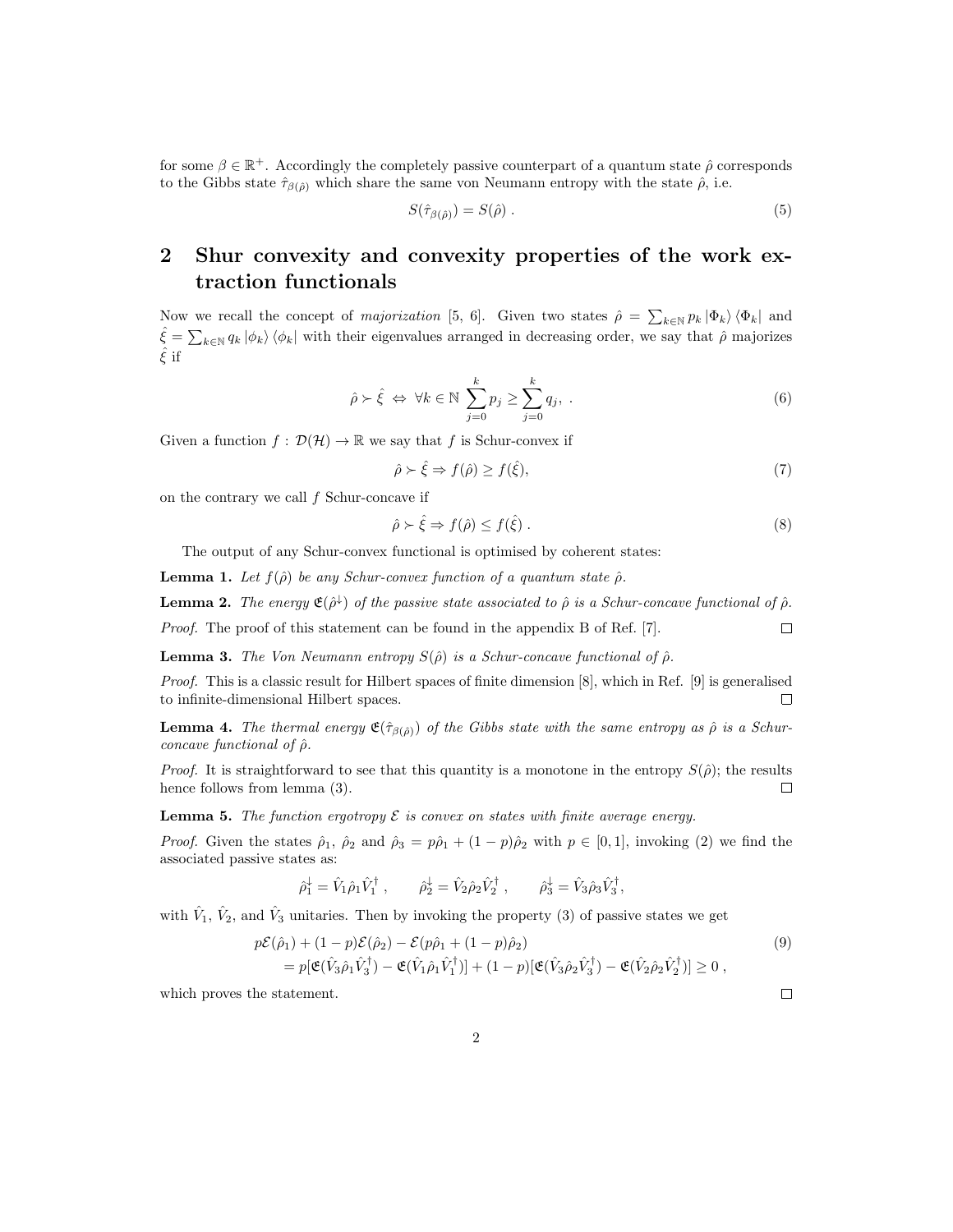**Lemma 6.** The total ergotropy  $\mathcal{E}_{tot}(\hat{\rho})$  is convex on states with finite average energy.

Proof. By construction, the total ergotropy is the limit of a succession of ergotropy functions. Since the latter are convex by lemma (2), the total ergotropy is also convex.  $\Box$ 

**Lemma 7.** For any  $\beta \in (0, \infty)$ , the non-equilibrium free energy  $\mathcal{F}^{\beta}(\hat{\rho})$  is convex on states with finite average energy.

*Proof.* By the definition  $\mathcal{F}^{\beta}(\hat{\rho})$  is the difference between a linear functional and a concave functional. Therefore it is convex.  $\Box$ 

**Lemma 8.** For any CPTP map Γ, among the input state with energy  $\mathfrak{E}(\hat{\rho}) = E$ , the states that maximize the output ergotropy  $\mathcal{E}(\Phi(\hat{\rho}))$  are pure states.

*Proof.* In Ref. [10] it is proven that any quantum state  $\hat{\rho}$  can be expressed as

$$
\hat{\rho} = \sum_{k \in \mathbb{N}} p_k \left| \Phi_k \right\rangle \left\langle \Phi_k \right| ,
$$

where  $|\Phi_k\rangle \langle \Phi_k|$  are pure states with energy  $\mathfrak{E}(|\Phi_k\rangle \langle \Phi_k|) = E$ , and  $\sum_{k=1}^{\infty} p_k = 1$ . Using lemma 2, we can then write

$$
\mathcal{E}(\Gamma(\hat{\rho})) = \mathcal{E}\left(\Gamma\left(\sum_{k\in\mathbb{N}}p_k |\Phi_k\rangle\langle\Phi_k|\right)\right) \leq \sum_{k\in\mathbb{N}}p_k\mathcal{E}(\Gamma(|\Phi_k\rangle\langle\Phi_k|)) .
$$

Therefore, by definition of mean, we can say that there exists at least one pure state  $|\Phi_i\rangle \langle \Phi_i|$  such that

$$
\mathcal{E}(\Gamma(|\Phi_j\rangle\langle\Phi_j|)) \ge \sum_{k \in \mathbb{N}} p_k \mathcal{E}(\Gamma(|\Phi_k\rangle\langle\Phi_k|)) = \mathcal{E}(\Gamma(\hat{\rho})) . \tag{10}
$$

 $\Box$ 

**Lemma 9.** For any CPTP map Γ, among the input state with energy  $\mathfrak{E}(\hat{\rho}) = E$ , the states that maximize the output total ergotropy  $\mathcal{E}_{tot}(\Phi(\hat{\rho}))$  are pure states.

Proof. It follows from lemma (6), in a completely analogous way as in the proof of lemma 8.  $\Box$ 

**Lemma 10.** For any CPTP map Γ, among the input state with energy  $\mathfrak{E}(\hat{\rho}) = E$ , the states that maximize the non-equilibrium free energy  $\mathcal{F}^{\beta}(\Phi(\hat{\rho}))$  are pure states.

Proof. It follows from lemma (7), in a completely analogous way as in the proof of lemma 8.  $\Box$ 

## 3 One-mode BGCs analysis

We recall that the energy of a Gaussian state can be written as

$$
\mathfrak{E}(\hat{\rho}) = \frac{\text{Tr}[\sigma(\hat{\rho})]}{4} + \frac{m(\hat{\rho})^2}{2} \,, \tag{11}
$$

and that ergotropy of a single-mode Gaussian states can be expressed as [11]

$$
\mathcal{E}(\hat{\rho}) = \frac{\text{Tr}(\sigma(\hat{\rho}))}{4} + \frac{m(\hat{\rho})^2}{2} - \frac{\sqrt{\text{det}(\sigma(\hat{\rho}))}}{2}.
$$
 (12)

The problem of optimising  $\mathcal{E}(\Phi(\hat{\rho}))$  is, therefore, entirely determined by the matrices X and Y of the channel and by the moments  $m(\hat{\rho})$  and  $\sigma(\hat{\rho})$  of the input state.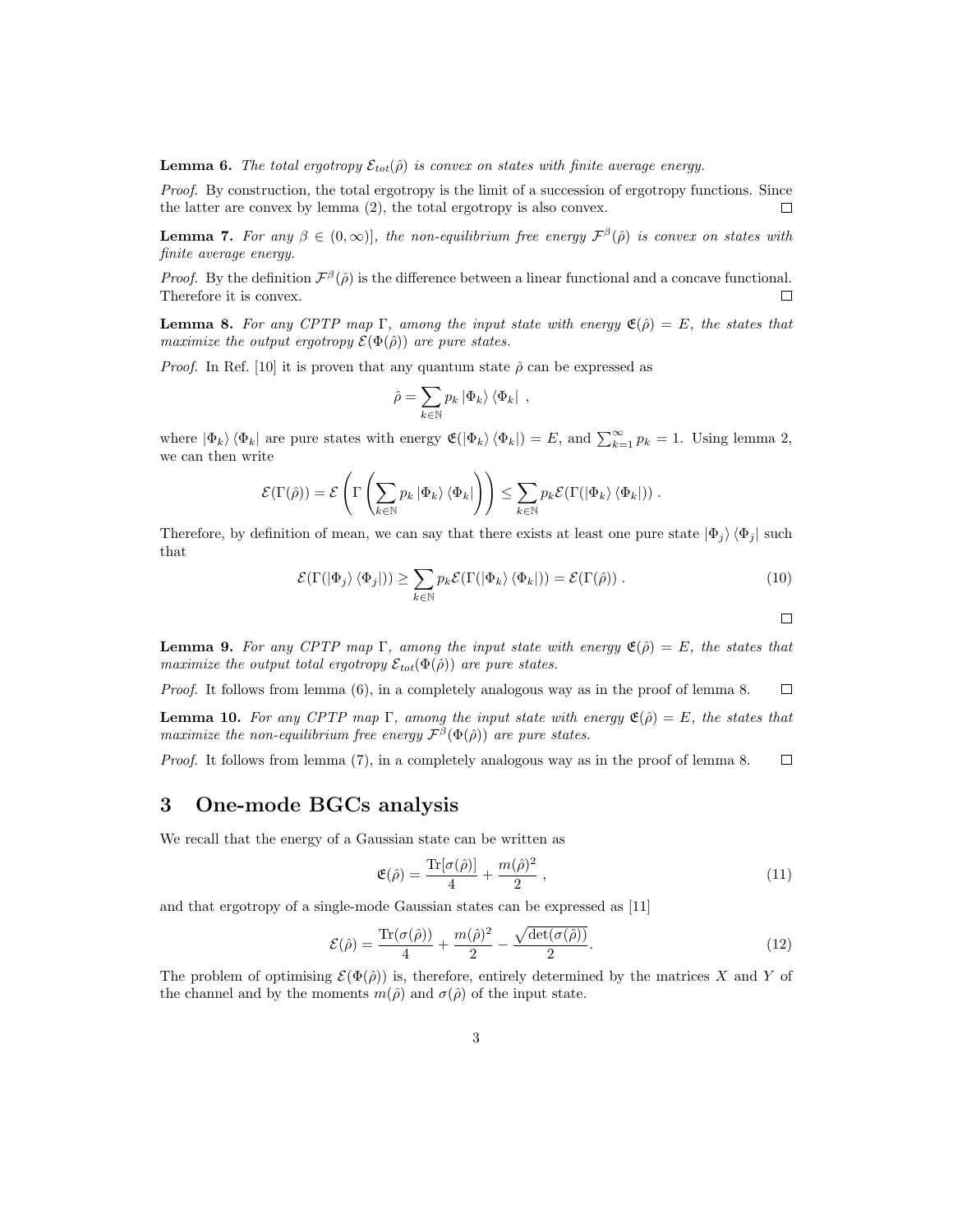### 3.1 PI-BGCs

For simple yet practically useful classes of one-mode PI-BGCs we can express the analytical formulas for output ergotropy and output non-equilibrium free energy. Here we consider three examples of phase-insensitive one-mode BGCs [12]: the noisy lossy channel  $\mathcal{L}_{\mu,N}$ , defined by the matrices

$$
X(\mathcal{L}_{\eta,N}) = \sqrt{\eta} I_2 , \qquad Y(\mathcal{L}_{\eta,N}) = (1 - \eta)(2N + 1)I_2 ; \qquad (13)
$$

the noisy amplification channel  $A_{\mu,N}$ , definded as

$$
X(\mathcal{A}_{\mu,N}) = \sqrt{\mu} I_2 , \qquad Y(\mathcal{A}_{\mu,N}) = (\mu - 1)(2N + 1)I_2 ; \qquad (14)
$$

and the additive noise channel  $\mathcal{N}_N$ , defined as

$$
X(\mathcal{N}_N) = I_2 , \qquad Y(\mathcal{N}_N) = 2NI_2 . \tag{15}
$$

Here  $\eta \in [0,1], \mu \in [1,\infty)$ , and  $N \in \mathbb{R}^+$  is the environmental noise term [12].

As we have proven in the main section, the optimal state will always be a coherent state  $\hat{\varphi}$ . For all of these three channel, the output covariance matrix  $\sigma(\Phi(\hat{\varphi}))$  will be a multiple of the identity:

$$
\begin{array}{rcl}\n\sigma(\mathcal{L}_{\eta,N}(\hat{\varphi})) & = & (2N(1-\eta)+1)I_2 \,, \\
\sigma(\mathcal{A}_{\mu,N}(\hat{\varphi})) & = & (2\mu(N+1)-2N-1)I_2 \,, \\
\sigma(\mathcal{N}_N(\hat{\varphi})) & = & (2N+1)I_2 \,.\n\end{array} \tag{16}
$$

Now observe that when the covariance matrix is a multiple of the identity, i.e.  $\sigma(\hat{\rho}) = \alpha I_2$ , the ergotropy (12) can be simplified as

$$
\mathcal{E}(\hat{\rho}) = \frac{m(\hat{\rho})^2}{2}.
$$
\n(17)

Therefore, the output ergotropy given an input coherent state with energy  $E$  is:

$$
\mathcal{E}(\mathcal{L}_{\eta,N}(\hat{\varphi})) = \eta E \ , \quad \mathcal{E}(\mathcal{A}_{\mu,N}(\hat{\varphi})) = \mu E \ , \quad \mathcal{E}(\mathcal{N}_N(\hat{\varphi})) = E \ .
$$

By the property (12) of the main text these values also correspond to the maximum output values of the total ergotropy. The non-equilibrium free energy at fixed inverse temperature  $\beta$  is instead given by

$$
\mathcal{F}^{\beta}(\mathcal{L}_{\eta,N}(\hat{\varphi})) = \eta E + N(1-\eta) - \frac{N(1-\eta)+1}{\beta} \log (N(1-\eta)+1) \n+ \frac{N(1-\eta)}{\beta} \log(N(1-\eta)),
$$
\n(18)  
\n
$$
\mathcal{F}^{\beta}(\mathcal{A}_{\mu,N}(\hat{\varphi})) = \mu E + (N+1)(\mu-1) - \frac{\mu(N+1)-N}{\beta} \log (\mu(N+1)-N) \n+ \frac{\mu(N+1)-N-1}{\beta} \log (\mu(N+1)-N-1),
$$
\n
$$
\mathcal{F}^{\beta}(\mathcal{N}_{N}(\hat{\varphi})) = E + N - \frac{N+1}{\beta} \log (N+1) + \frac{N}{\beta} \log (N).
$$
\n(19)

### 3.2 General one-mode BGCs

In the rest of this section we want to optimize on general BGC. Since the problem becomes much more difficult we now restrict our analysis to one-mode BGCs and we only optimize on input Gaussian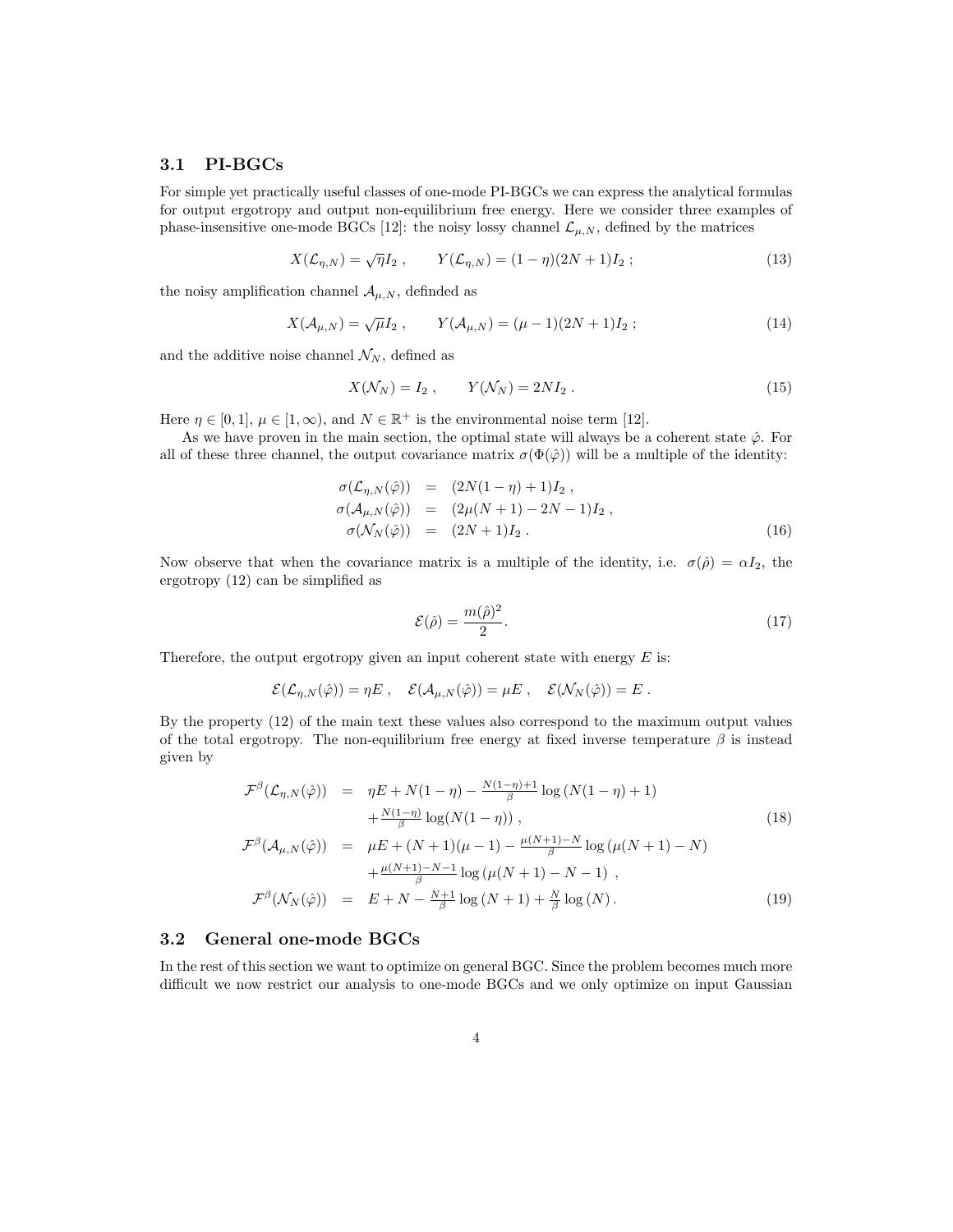states. That is, we seek to find the Gaussian state  $\hat{\rho}$ , with  $\mathfrak{E}(\hat{\rho}) = E$ , which maximises the output ergotropy  $\mathcal{E}(\Phi(\hat{\rho}))$  for a general one-mode BGC  $\Phi$ .

Lemma 2 implies that, in order to optimize on the whole convex hull of Gaussian states, it is sufficient to consider pure Gaussian states, i.e.  $det(\sigma(\hat{\rho})) = 1$ . This condition means that the covariance matrix of a pure one-mode gaussian state  $\hat{\rho}$  must have eigenvalues z and  $z^{-1}$ , where  $z > 1$ is the degree of squeezing of the state; i.e.,  $\text{Tr}[\sigma(\hat{\rho})] = z + z^{-1}$ . Using (11), we can see that if  $\hat{\rho}$ , is a gaussian state of energy  $E$ , then

$$
m(\hat{\rho})^2 = m^2(z) := \frac{1}{2} \left( E + 1 - \frac{z + z^{-1}}{2} \right) . \tag{20}
$$

This equation fixes the module of the mean value vector  $m(\hat{\rho})$ . Its optimal direction will be fixed by equation  $(22)$  below. Condition  $(20)$  limits the squeezing parameter z to a maximum value of

$$
z_{\text{max}}(E) = 2E - 1 + \sqrt{(2E - 1)^2 - 1} \,. \tag{21}
$$

In order to optimize the ergotropy, we have to choose the direction vector  $m(\hat{\rho})$  (whose module is fixed by (20)) in order to satisfy

$$
m^{2}(\Phi(\hat{\rho})) = |Xm(\hat{\rho})|^{2} = \Lambda_{1}m^{2}(\hat{\rho}).
$$
\n(22)

Using  $(12)$  and  $(22)$ , we can express the output ergotropy as

$$
\mathcal{E}(\Phi(\hat{\rho})) = \frac{\Lambda_1}{4} \left( E + 1 - \frac{z + z^{-1}}{2} \right) + \frac{\text{Tr}\left[ X\sigma(\hat{\rho})X^T + Y \right]}{4} \,. \tag{23}
$$

We can parametrize the covariance matrix  $\sigma(\hat{\rho})$  of a pure state in terms of two parameters  $z^* \in [1, \infty)$ and  $\theta^* \in [0, 2\pi)$  – see Eq. (27) below.

The energy value  $E$  appears in  $(23)$  only as a constant, and is therefore ininfluent in determing the optimal input. This means that, there will be an optimal covariance matrix  $\sigma^*$ , characterized by parameters  $z^* \in [1, \infty]$  and  $\theta^* \in [0, 2\pi)$ , which does not depend on the energy E. If  $z^* < z_{max}(E)$ , then the optimal state will be the one with covariance  $\sigma(\hat{\rho}) = \sigma^*$ , and whose mean value  $m(\hat{\rho})$ satisfies Eqs. (20) and (22). If instead  $z^* > z_{max}(E)$ , the optimal input state will have  $m(\hat{\rho}) = 0$ and squeezing  $z_{max}$ . In particular, if  $z^* = \infty$ , the optimal input will always be the maximally squeezed state available with energy  $E$ . The plots in the main text are obtained by numerically finding the optimal  $\sigma^*$ , and then applying the rules described above.

It is worth to notice that, for energies  $E \gg z^*$ , the optimal input state  $\hat{\rho}^*$  will have almost all of its energy stored in the mean value  $m(\hat{\rho}^*)$ . This implies that almost all the energy of the output state will be the (extractable) energy stored in its mean value  $m(\Phi(\hat{\rho}^*)) = \sqrt{\Lambda_1} m(\hat{\rho}^*)$ . Therefore, the asymptotic behaviour for large energies will be

$$
\max_{\mathfrak{E}(\hat{\rho})=E} \mathcal{E}(\Phi(\hat{\rho})) \approx \Lambda_1 E \,, \tag{24}
$$

with

$$
\max_{\mathfrak{E}(\hat{\rho})=E} \mathcal{E}(\Phi(\hat{\rho})) / \mathfrak{E}\Phi(\hat{\rho}) \approx 1.
$$
\n(25)

### 3.3 Calculation of the optimal input covariance  $\sigma^*$

If we define

$$
f_{+}(z) := \frac{1}{2} \left( z + z^{-1} \right) ; \quad f_{-}(z) := \frac{1}{2} \left( z - z^{-1} \right) , \tag{26}
$$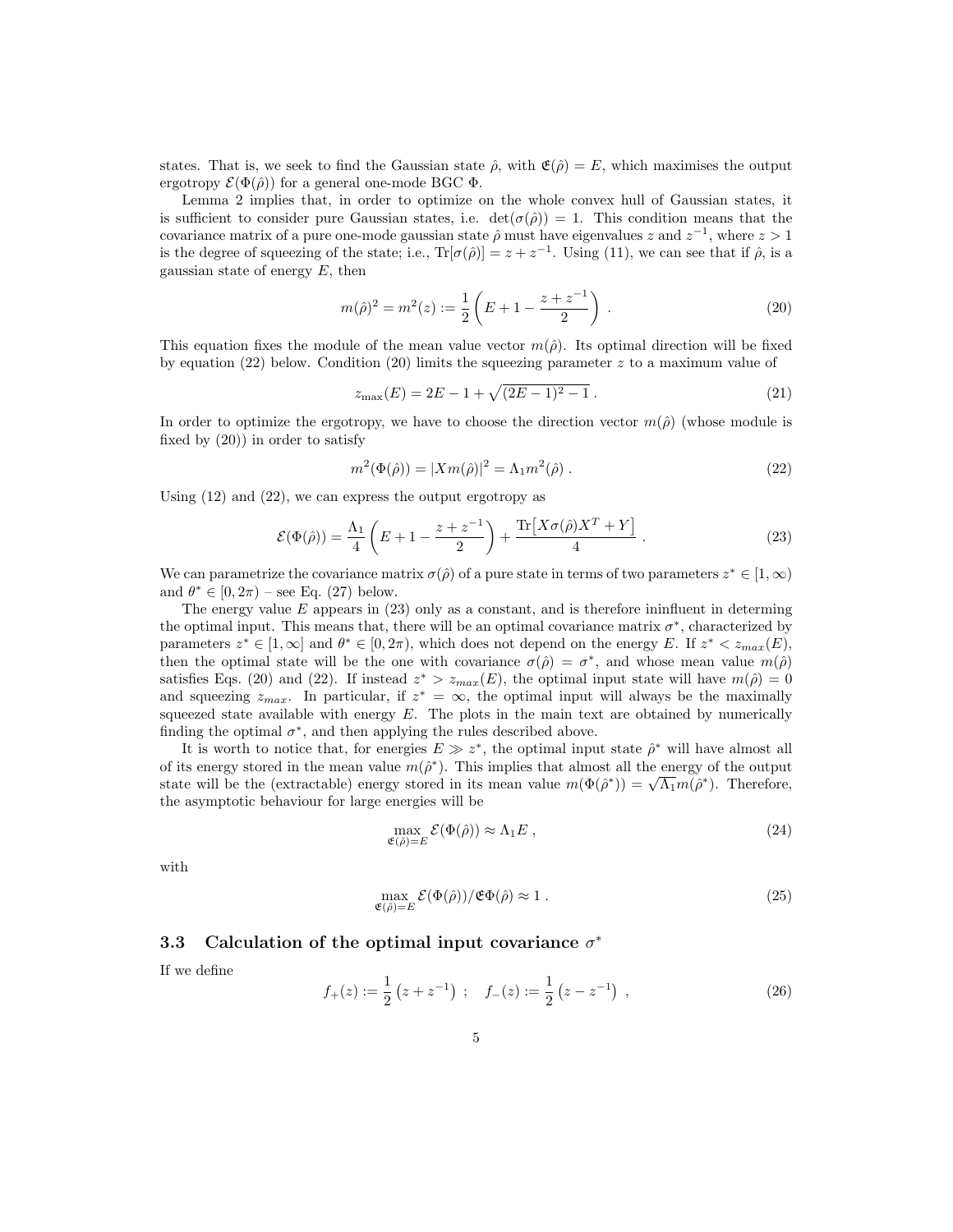then we can parametrize the covariance matrix of any gaussian pure state  $\hat{\rho}$  as

$$
\sigma(\hat{\rho}) = f_{+}(z)I_{2} + f_{-}(z)\sin(\theta)\sigma_{\mathbf{x}} + f_{-}(z)\cos(\theta)\sigma_{\mathbf{z}} , \qquad (27)
$$

where  $z \in [1, z_{\text{max}}(E)]$  is the degree of squeezing of  $\hat{\rho}, \theta \in [0, 2\pi)$  is the squeezing direction, and  $\sigma_z$ and  $\sigma_{\mathbf{x}}$  are Pauli matrices.

In the one-mode setting we have a useful group theoretic property, namely the fact that  $SO(2) \subset$  $Sp(2, \mathbb{R})$ ; also, we are interested in functionals that are quadratic in X, so using the singular value decomposition without loss of generality we can assume

$$
X = \begin{bmatrix} \sqrt{\Lambda_1} & 0\\ 0 & \sqrt{\Lambda_2} \end{bmatrix},
$$
\n(28)

with  $\Lambda_1 \geq \Lambda_2$ . Hence if we let

$$
Y = y_I I_2 + y_x \sigma_x + y_z \sigma_z , \qquad (29)
$$

then, the covariance matrix  $\sigma(\Phi(\hat{\rho}))$  of the output state  $\Phi(\hat{\rho})$  is:

$$
\sigma(\Phi(\hat{\rho})) = X\sigma(\hat{\rho})X^{T} + Y
$$
\n
$$
= \left(\frac{\Lambda_{1} + \Lambda_{2}}{2}f_{+}(z) + \frac{\Lambda_{1} - \Lambda_{2}}{2}f_{-}(z)\cos(\theta) + y_{I}\right)I_{2}
$$
\n
$$
+ \left(\sqrt{\Lambda_{1}\Lambda_{2}}f_{-}(z)\sin(\theta) + y_{x}\right)\sigma_{x}
$$
\n
$$
+ \left(\frac{\Lambda_{1} - \Lambda_{2}}{2}f_{+}(z) + \frac{\Lambda_{1} + \Lambda_{2}}{2}f_{-}(z)\cos(\theta) + y_{z}\right)\sigma_{z}.
$$
\n(30)

So the eigenvalues of  $\sigma(\Phi(\hat{\rho}))$  are:

$$
\lambda_{1,2}(z,\theta) = \left(\frac{\Delta_1 + \Delta_2}{2} f_+(z) + \frac{\Delta_1 - \Delta_2}{2} f_-(z) \cos(\theta) + y_I\right) \n\pm \left[ \left(\sqrt{\Delta_1 \Delta_2} f_-(z) \sin(\theta) + y_x\right)^2 + \left(\frac{\Delta_1 - \Delta_2}{2} f_+(z) + \frac{\Delta_1 + \Delta_2}{2} f_-(z) \cos(\theta) + y_z\right)^2 \right]^{1/2},
$$
\n(31)

and we can write the ergotropy (12) as

$$
\widetilde{\mathcal{E}}(z,\theta) = \frac{\lambda_1(z,\theta) + \lambda_2(z,\theta)}{4} - \frac{\sqrt{\lambda_1(z,\theta)\lambda_2(z,\theta)}}{2} + \frac{\widetilde{m}^2(z)}{2}
$$

$$
= \frac{\left(\sqrt{\lambda_1(z,\theta)} - \sqrt{\lambda_2(z,\theta)}\right)^2}{4} + \frac{\widetilde{m}^2(z)}{2}, \tag{32}
$$

here  $\mathcal{E}(z,\theta) := \mathcal{E}(\Phi(\hat{\rho}))$  and  $\widetilde{m}(z) := m(\Phi(\hat{\rho}))$ , where z and  $\theta$  are the parameters of the gaussian state  $\hat{\rho}$ . Figure 1 shows a plot of  $\tilde{\mathcal{E}}(z,\theta) - \tilde{\mathcal{E}}(1,0) = \tilde{\mathcal{E}}(z,\theta) - \frac{\tilde{m}^2(1)}{2}$ , as a function of z and  $\theta$ , for an example Gaussian channel.

For any given channel, characterized by the matrices  $X$  and  $Y$ , and a given input energy  $E$ , the function (32) can be maximised numerically to find the optimal Gaussian state. In figure 2 we show the behavior of optimal ergotropy of different phase-sensitive attenuators  $\Gamma_{\eta,\zeta} = \mathcal{L}_{\eta,0} \circ \Sigma_{\zeta}$  by varying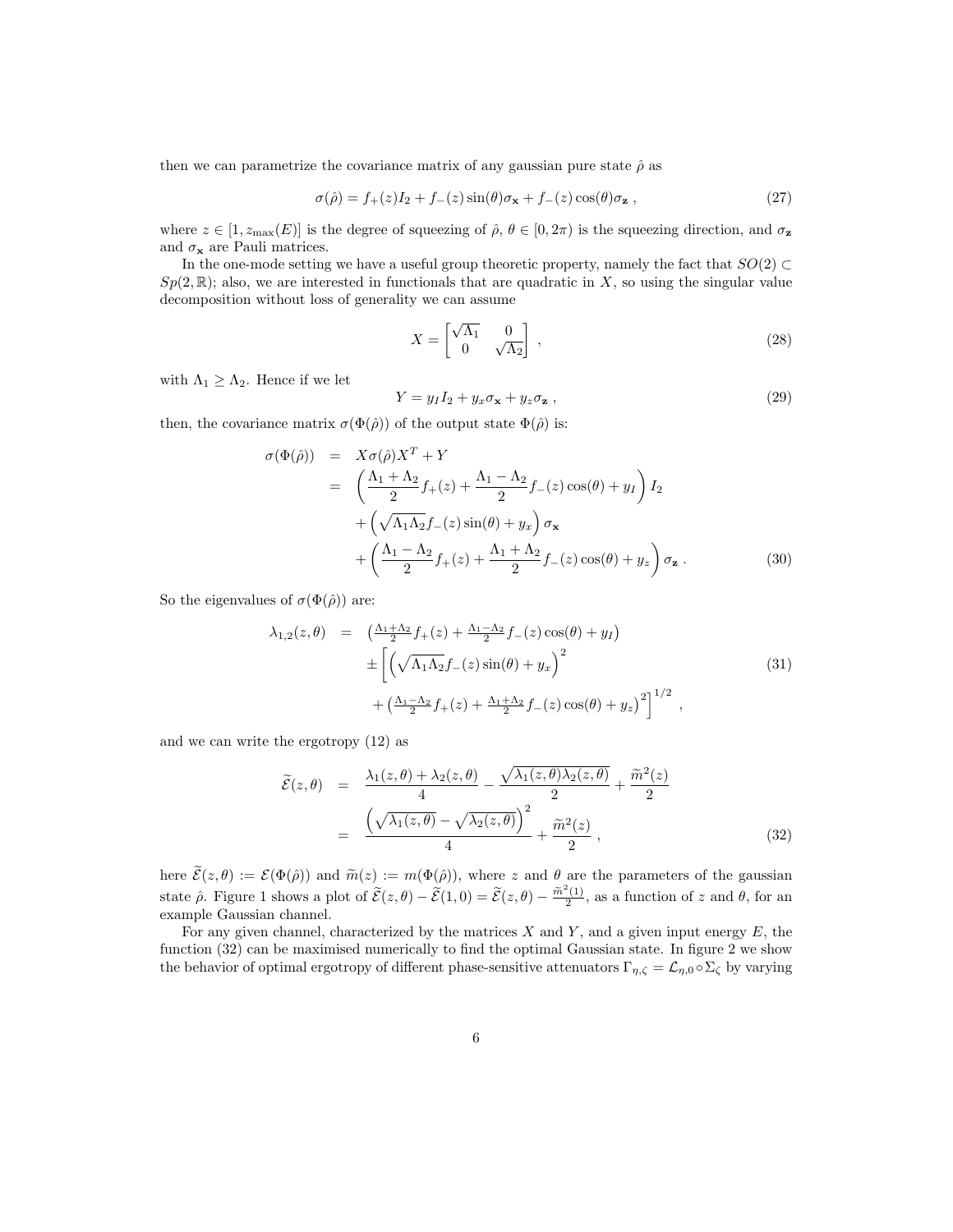the input energy E; here  $\mathcal{L}_{n,0}$  is a quantum-limited attenuator charachterized by the matrices (13), while  $\Sigma_{\zeta}$  is a diagonal unitary squeezing with parameter  $\zeta$ , defined by

$$
X(\Sigma_{\zeta}) = \begin{pmatrix} \sqrt{\zeta} & 0\\ 0 & \sqrt{\zeta^{-1}} \end{pmatrix} , \qquad Y(\Sigma_{\zeta}) = 0_2 . \tag{33}
$$

Therefore, the composite channel  $\Gamma_{n,\zeta}$  is characterized by the matrices

$$
X(\Gamma_{\eta,\zeta}) = X(\mathcal{L}_{\eta,0})X(\Sigma_{\zeta}) = \sqrt{\eta} \begin{pmatrix} \sqrt{\zeta} & 0 \\ 0 & \sqrt{\zeta^{-1}} \end{pmatrix},
$$
  
\n
$$
Y(\Gamma_{\eta,\zeta}) = X(\mathcal{L}_{\eta,0})Y(\Sigma_{\zeta})X^{\dagger}(\mathcal{L}_{\eta,0}) + Y(\mathcal{L}_{\eta,0}) = (1-\eta) \begin{pmatrix} 1 & 0 \\ 0 & 1 \end{pmatrix}.
$$
 (34)

In Figure 4 we plot the optimal squeezing parameter  $z^*$  for some channels in the form  $\Theta_{\mu,\zeta} =$  $\mathcal{A}_{\mu,0} \circ \Sigma_{\zeta}$ , where  $\Sigma_{\zeta}$  is a squeezing channel of squeezing parameter  $\zeta$  (see (33)), and  $\mathcal{A}_{\mu,0}$  is a quantum-limited amplifier of gain  $\mu$ , defined by setting  $N = 0$  in (14), so that

$$
X(\Theta_{\mu,\zeta}) = X(\mathcal{A}_{\mu,0})X(\Sigma_{\zeta}) = \sqrt{\mu} \begin{pmatrix} \sqrt{\zeta} & 0 \\ 0 & \sqrt{\zeta^{-1}} \end{pmatrix},
$$
  
\n
$$
Y(\Theta_{\mu,\zeta}) = X(\mathcal{A}_{\mu,0})Y(\Sigma_{\zeta})X^{\dagger}(\mathcal{A}_{\mu,0}) + Y(\mathcal{A}_{\mu,0}) = (\mu - 1) \begin{pmatrix} 1 & 0 \\ 0 & 1 \end{pmatrix}.
$$
 (35)

### 3.4 Special cases

We now focus on the special case in which the matrix  $Y$  is diagonal in the base of the squeezing, i.e.  $y_x = 0$ . Replacing (31) into (32) and deriving we can see that, when  $y_x = 0$ ,  $\frac{\partial \mathcal{E}(z,\theta)}{\partial \theta} = 0$ , for any fixed value of the squeezing parameter z, the maximum and the minumum value of  $\tilde{\mathcal{E}}(z,\theta)$  are reached when  $\theta = 0$  and  $\theta = \pi$ , so the covariance matrix must be diagonal in the squeezing basis and its eigenvector with the largest eigenavalue must be parallel to the one of the squeezing matrix. The optimal squeezing  $z^*$  can then be found by setting  $\frac{\partial \mathcal{E}(z,\theta)}{\partial z} = 0$ , i.e. by solving the eight-grade equation

$$
\frac{\partial \tilde{\mathcal{E}}(z,0)}{\partial z} = \frac{1}{4z} \left[ \frac{-2z^2 \Lambda_1 y_I + 2\Lambda_2 y_I + 2z^2 \Lambda_1 y_z + 2\Lambda_2 y_z}{\sqrt{(z^2 \Lambda_1 + \Lambda_2 + 2z y_I)^2 - (z^2 \Lambda_1 - \Lambda_2 + 2z y_z)}} + \frac{\Lambda_1 - \Lambda_2}{z} \right] = 0.
$$
\n(36)

This optimal squeezing can only be reached if  $z^* \leq z_{max}(E)$ ; otherwise the optimal allowed gaussian state will be the one with maximal squeezing  $z_{max}(E)$ . The maximum ergotropy will then be given by

$$
\max \mathcal{E}(\Phi(\hat{\rho})) = \begin{cases} \widetilde{\mathcal{E}}(\min(z^*, z_{max}(E)), 0) & \text{if } z^* \ge 1; \\ \widetilde{\mathcal{E}}(\min((z^*)^{-1}, z_{max}(E)), \pi) & \text{if } 0 < z^* \le 1. \end{cases}
$$
\n(37)

In the above scenario it can be interesting to consider the stronger condition  $y_Z = y_X = 0$ ; in this case Y is proportional to the identity matrix and Eq.  $(36)$  can be greatly simplified to a fourth-grade equation:

$$
\frac{\partial \tilde{\mathcal{E}}(z,\theta)}{\partial z} = -\frac{1}{4z} \left[ y_I \frac{\Lambda_2/z^2 - \Lambda_1}{\sqrt{(y_I + \Lambda_1 z)(y_I + \Lambda_2/z)}} + \frac{\Lambda_1 - \Lambda_2}{z} \right] = 0.
$$
\n(38)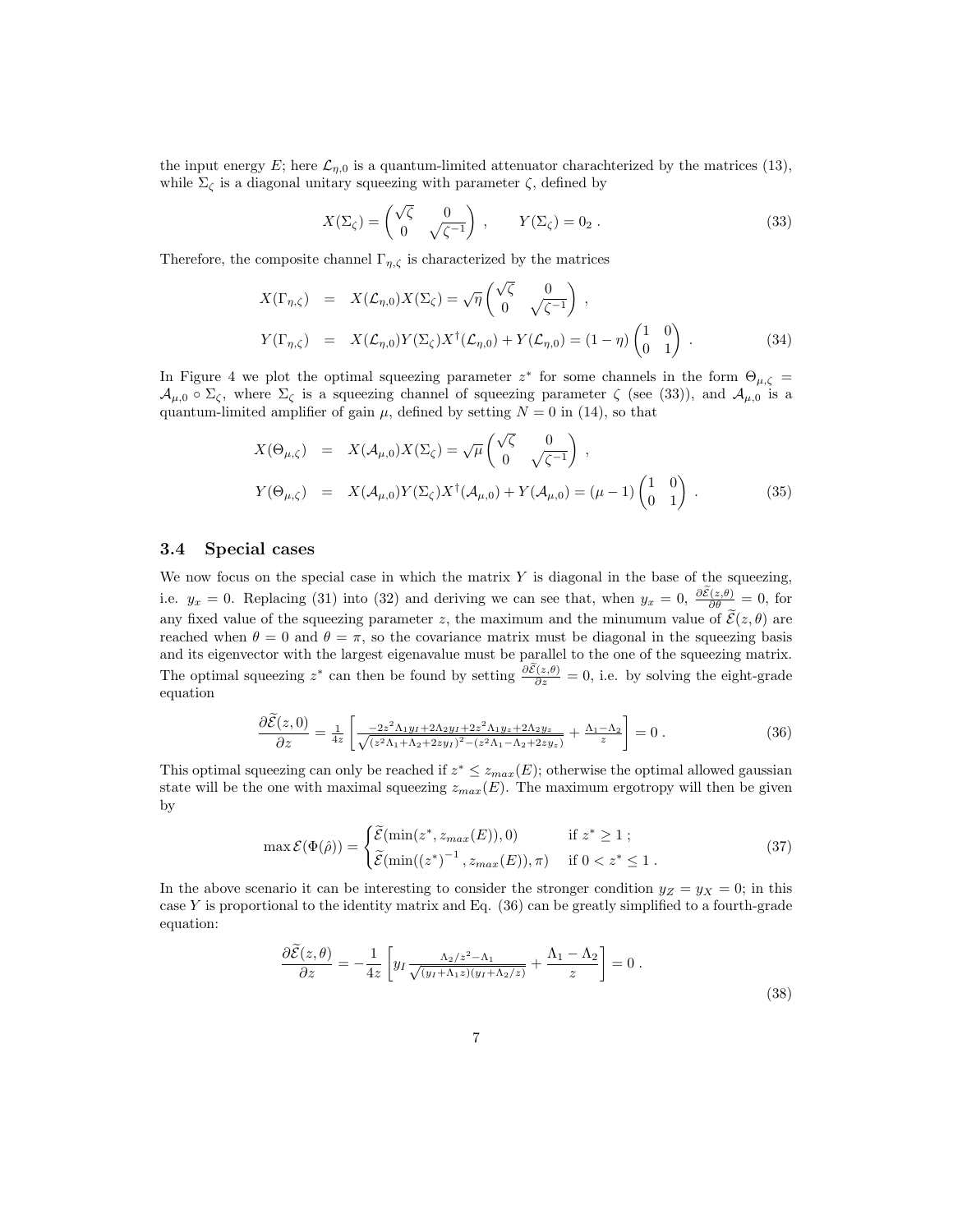

Figure 1: Difference  $\Delta \mathcal{E} := \mathcal{E}(\Phi(\hat{\rho})) - \mathcal{E}(\Phi(\hat{\varphi}))$  between the ergotropy  $\mathcal{E}(\Phi(\hat{\rho}))$  of the output a gaussian state  $\hat{\rho}$  squeezed of z along the direction  $\theta$ , and the ergotropy  $\mathcal{E}(\Phi(\hat{\varphi}))$  of a coherent state  $\hat{\varphi}$  with the same energy as  $\hat{\rho}$  and with optimal  $m(\hat{\varphi})$ , for a one-mode BCG with  $\Lambda_1 = 2$ ,  $\Lambda_2 = 1.3$ ,  $y_I = 1, y_X = 0.4$  and  $y_Z = 0$ .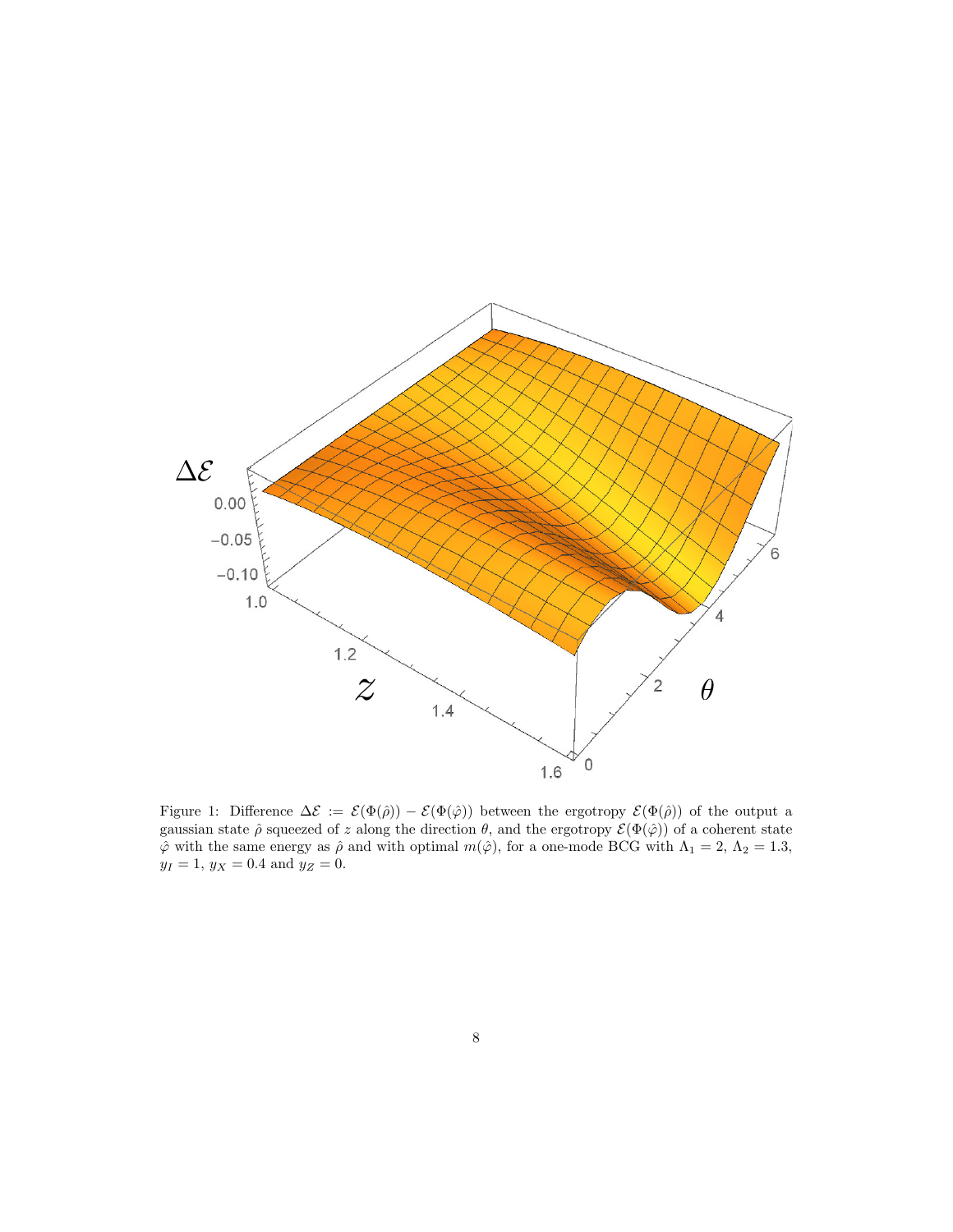

Figure 2: Ratio  $\mathcal{E}_{E,G}^{(max)}/E_{out}$  between the maximum output ergotropy  $\mathcal{E}_{E,G}^{(max)}$  and the output energy  $E_{out}$ , for the channel  $\Gamma_{\eta,\zeta}$  composed by a squeezing transformation  $\Sigma_{\zeta}$  followed by a quantum-limited attenuator  $\mathcal{L}_{\eta,0}$ , with  $\eta = 0.5$ , for various values of the squeezing parameter  $\zeta$ .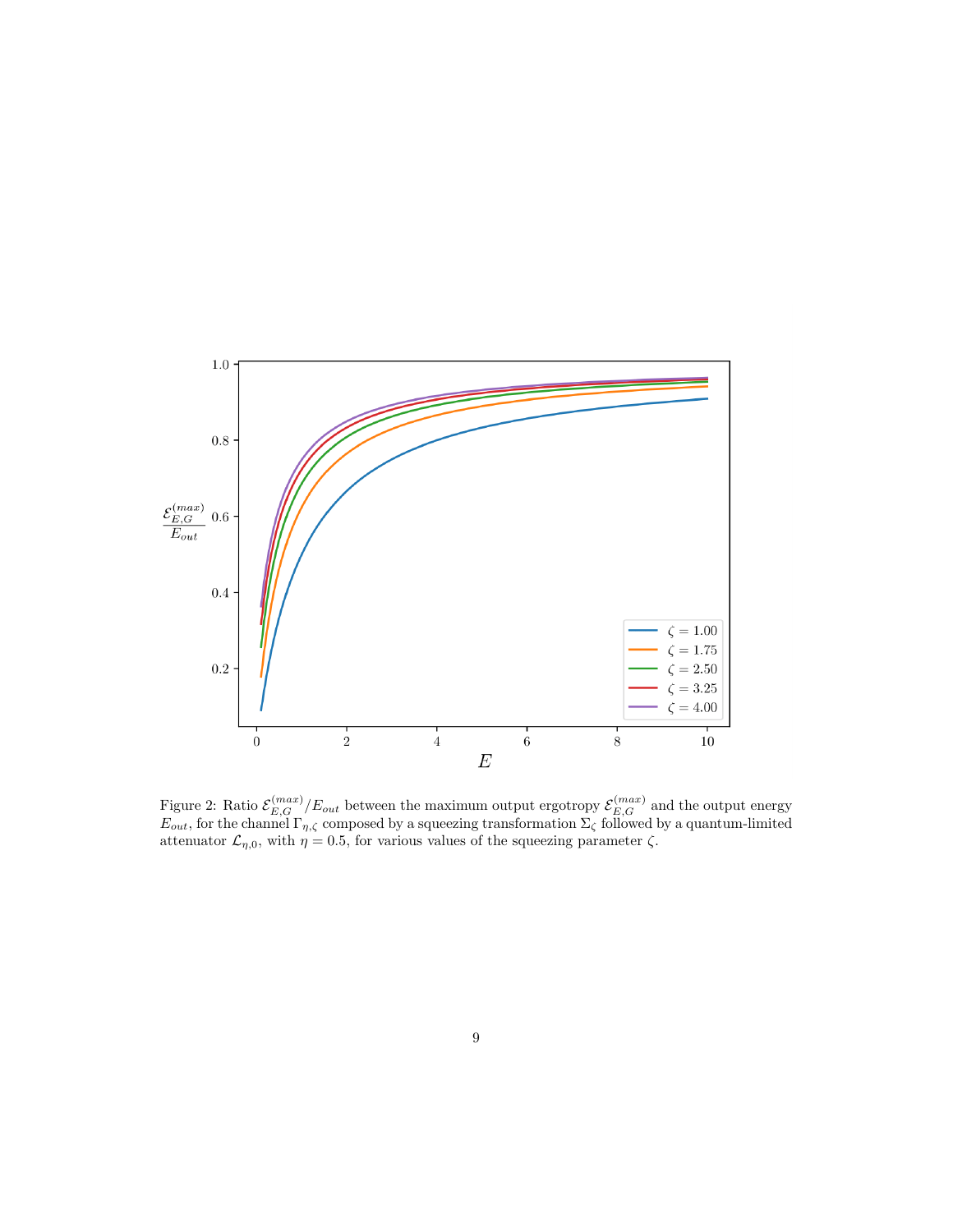

Figure 3: Ratio  $\mathcal{E}_{E,G}^{(max)}/E$  between the maximum output ergotropy  $\mathcal{E}_{E,G}^{(max)}$  and the input energy E, for the channel  $\Theta_{\mu,\zeta}$  composed by a squeezing transformation  $\Sigma_z$ , followed by a quantum-limited amplifier  $\mathcal{A}_{\mu,0}$ , with  $\mu = 2$  (see (34)), for various values of the squeezing parameter  $\zeta$ .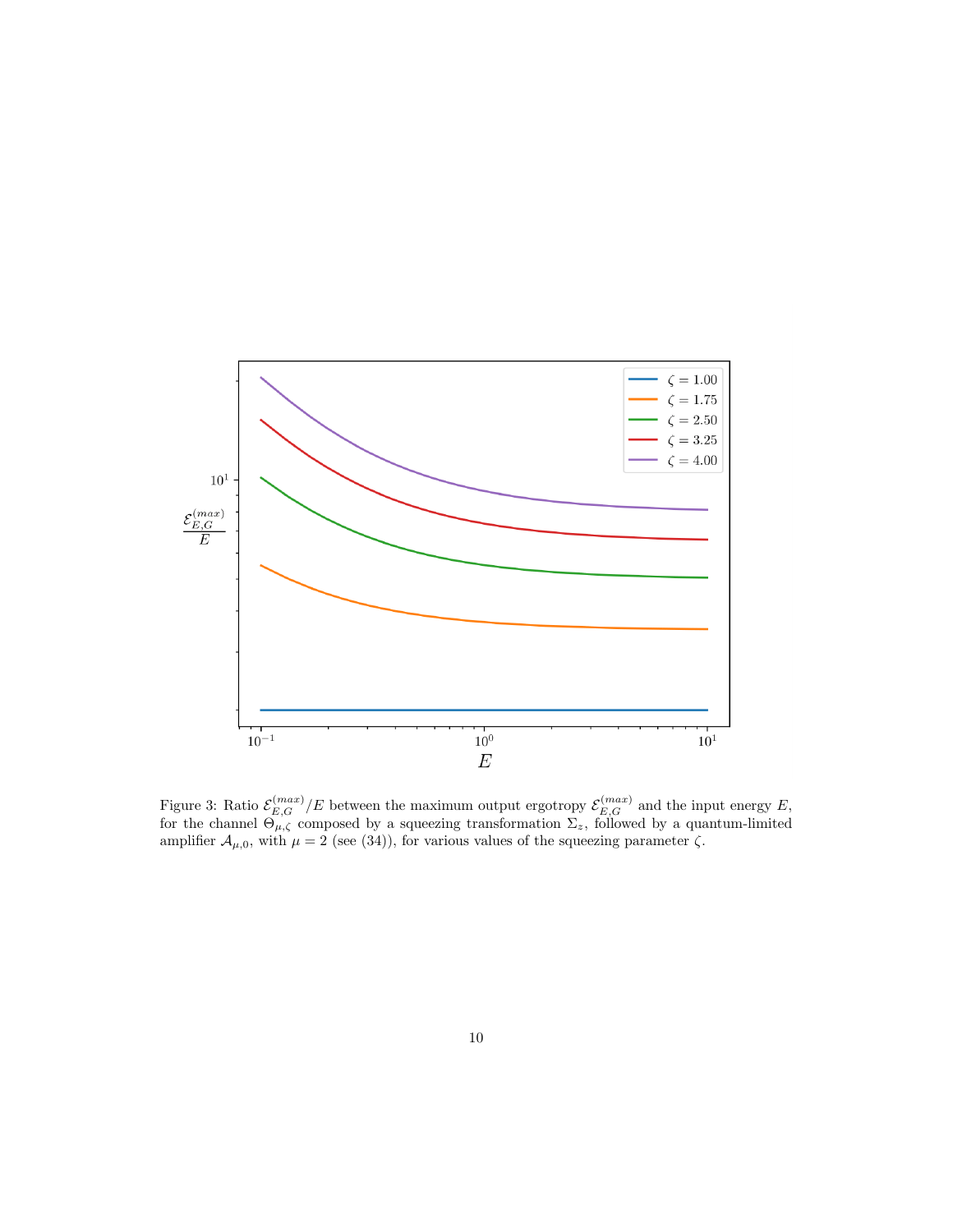

Figure 4: Optimal squeezing  $z^*$  for some channels  $\Theta_{\mu,\zeta}$  composed by a unitary squeezing of parameter  $\zeta$  followed by a quantum-limited amplifier of gain  $\mu$  (as defined by the matrices in Eq. (35)).